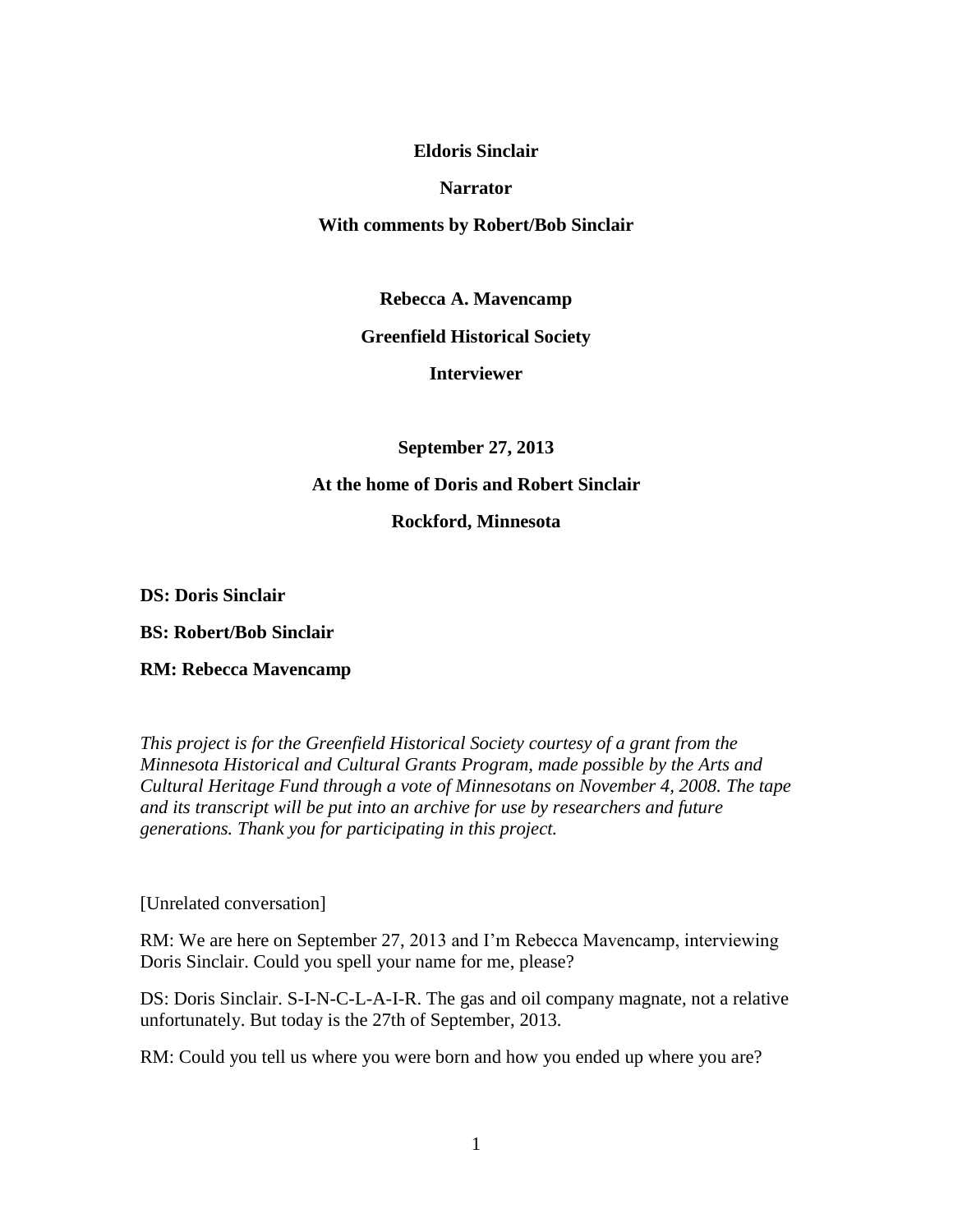DS: I was born in Hanover, Minnesota, actually above what is now River Inn. My parents owned it at that time. When they owned it, it was a tavern and a butcher shop and a barbershop and a soda fountain affair kind of thing. We lived there until I was five, when my parents decided that that was not the best for a family with children. The store in Rockford became available and my Dad bought the grocery store. We've lived in Rockford except for the time that when I was married and we lived in Evanston, Illinois. My parents got older and needed help, so we sold our Robbinsdale house and came out here and built this house in 1972. We've been here ever since...6681 Maple Drive. So, we've been very happy here.

RM: You're married to…?

DS: Robert. Robert Charles Sinclair. His family moved from Minneapolis out to Lake Rebecca and there was a resort for sale there. They bought that resort and sent the kids to school. That's where I met him. We were juniors in high school when we first started dating, when we first met. He finished high school with me, in our grade. He could have graduated a year earlier, but you know [laughs], that was really kind of important that we were together. He took another whole year of doing nothing to graduate with us and then right out of the high school he went into the Navy. Right out of high school for me, I went to Macalester. Well, it wasn't called Macalester; it was Miss Wood's Training School. I went there to become a teacher and he was in the Navy. He was transferred around and that was during the Korean War. When he got out, why I just decided that, hey! That wasn't for me and we got married. I moved with him to Illinois and we lived there for five years until he was out of service. Then we came back here and lived in Robbinsdale for fifteen years and then built out here. So, that's where we've been--not moved around too much.

RM: Sounds like there's a lot more to that story [laughter]. We might want to hear that later! What was your maiden name?

DS: Lieder. L-I-E-D-E-R. My parents owned the grocery store and then they built what was commonly called the "dry goods store" next to it. That's where the fire took out the bar this last year [Cowboys]. That was my parent's original store and the dry goods store is still standing. I think where the dentist [Main Street Dental] has his business. Actually, when I was a kid, I don't how much Rockford history you want to know, but when I was a kid, Rockford was a much bigger town than it is now. We had at one time three grocery stores: my parents, Winking's grocery store, and Witcomb's had a little small grocery store. There was a Kaiser Frazer car dealership, a big hardware store and plumbing store; of course the bars were still there. Red Vest was there when I was kid. I don't think it was called that, I don't remember, Whitey's it was called. There was a bar up…the one that burnt down? There was a bar of there. In fact, that bar was the roots of the Rockford House being built up on Highway 55. They had wonderful food. Nelson. Joe Nelson was one who really built that up. The place was just packed. They had such good food, and then they built the Rockford House and then sold out to Whosicks. After that, I don't know…I guess Bill Sipe bought it.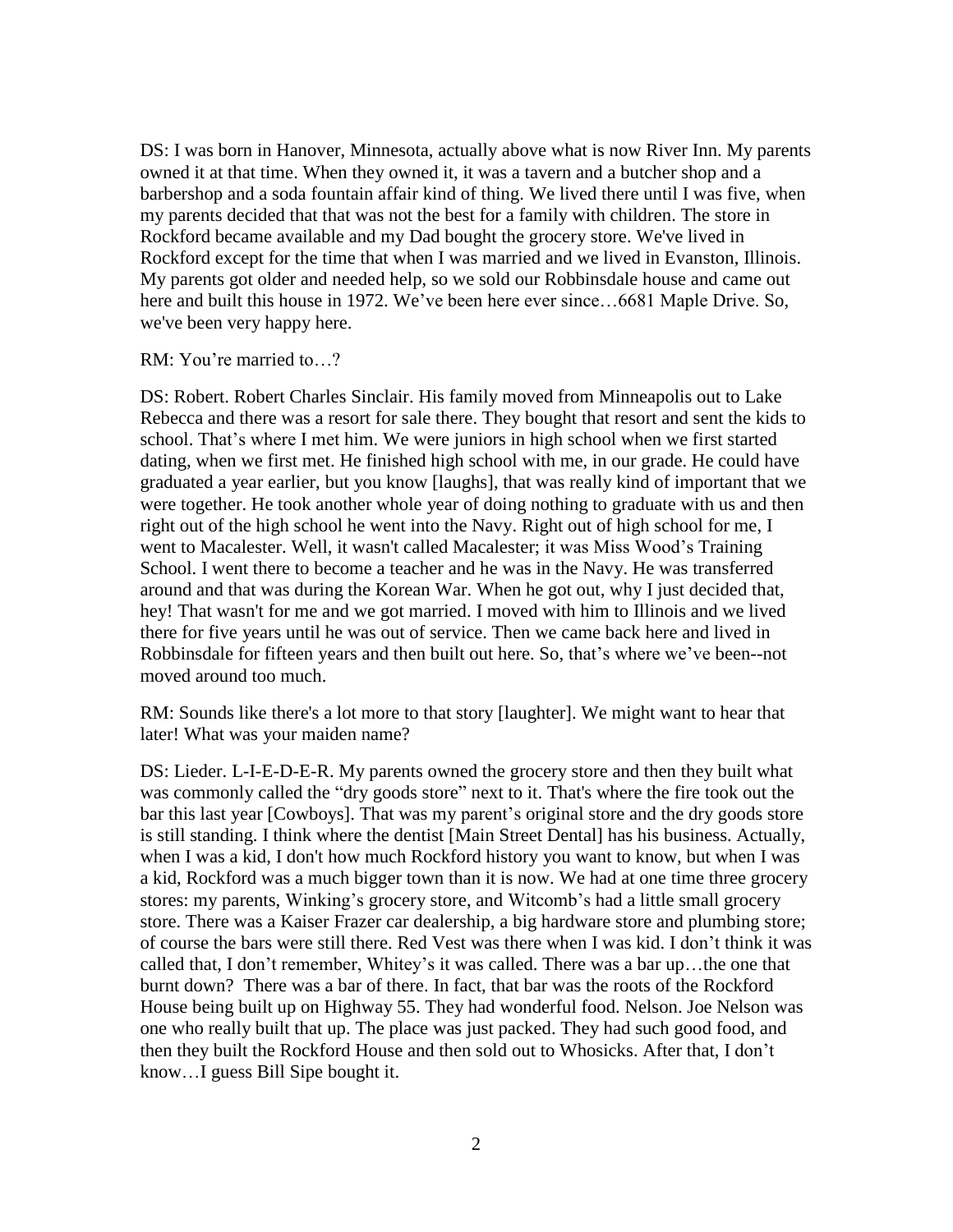RM: What was the original name of the bar?

DS: Downtown?

RM: By the Rockford House.

DS: The Rockford House, that's what they called it. It was up on [Highway] 55 across from the mall that's almost empty now.

RM: Where Billy's is?

DS: Where Sears is. The Rockford House was along there. They built on a bowling alley and so it was really a thriving business. Bill Sipe bought it. He and Marylyn ran it for years and they had really wonderful food. People came from all over. It was very nice… very, very nice place. Then it burnt down. I don't know what's with all the fires around but anyway, that was of course while we were we weren't living here. What other businesses where there? There was a locker plant and a butcher shop, Vullruffs. The post office…big post office downtown. There were, let's see…one, two, three, four, five filling stations downtown and Schlief's garage--they did repair. They also had a filling station and let's see, there was a beauty shop down there…what else? Oh, in the hill by the Lutheran Church, there was a building built into the ground there. When I was a kid, there was a store in there called Patsy's Variety and I used to love to go in there. I'd get a quarter and go in there and they had all these different kinds of candies, all this different stuff that my mother's store didn't have, you know, and I thought it was a really cool place. After they went out of business, Mr. Monger had his shoe repair shop there for years and years. Let's see, what other businesses…oh! The lumber yard of course, that was there and was a really thriving business. On the corner across from the lumber yard was a house, where the bank is, and it was painted pink as I remember. They used to, on certain nights, have what was called…they made turtle soup and people would come and eat that.

RM: It was a restaurant? An official--

DS: It was a bar. This was one of the things that they did.

RM: Did they have a name?

DS: I can't remember what it was. It was there for many, many years. Let's see, there was, of course, the restaurant where Hanson's Auto is, called the Oasis. That changed hands many times, but the last people that owned it really had a tremendous business. Don and Elise Mutterer. She was an excellent cook. They sold it and I don't know what happened to it then. There was a restaurant downtown as well in the Masons building that is still there…where Bridge Street is. Oh! There was a blacksmith shop, two blacksmith shops, as a matter fact. Mr. Cutkey and…who was the other one? I don't remember. Oh! There was the Creamery. During the War that was a really big going business. They made dried milk. I can remember going and seeing these great big long, long machines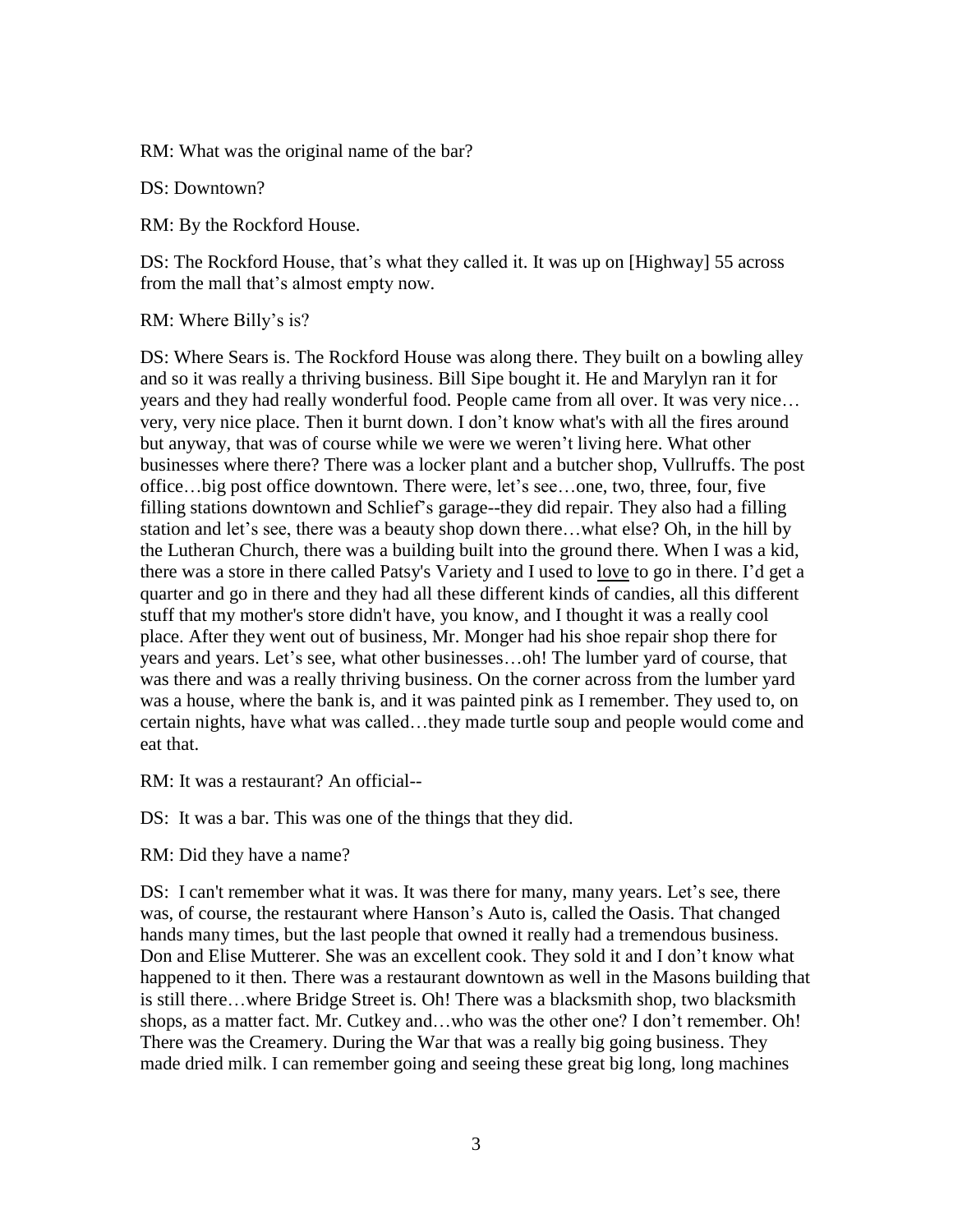that the milk would go in and would go round and round and come out just like paper, like tissue paper pieces. They must have used that for the War effort somehow.

RM: Was this World War II?

DS: World War II. Mr. Norine was the butter maker and the owner of that creamery. That was a very thriving business. I think that was probably one of the biggest employers in Rockford. Quite a number people worked there. I know my uncle, Walter, worked there. Let's see, what else...? But anyway, you judge what I'm saying now? What businesses are there now and it's ludicrous. Cross Lutheran Church. There was a little white Episcopal Church, there was a Methodist Church, and there was a Presbyterian Church…those were the churches when I was a kid. It was a lot bigger place than it is now.

RM: With a lot less people?

DS: Right.

RM: How does that work?

DS: It worked fine because the outlying businesses, or the outlying farmers and all those people, were what kept the town going. Saturday night was just a jumping place [laughs] the women would come shopping at the store and the men would go to the bar next door. The women would sit and visit in our store. There was a bench there. They would always gather around the dry goods store while the men were in the bar. At ten o'clock sharp, when our store closed, the men would have to go home [laughter]. It was a Saturday night all of time, and of course I loved it because the kids came with the mother and dad and then we all got to play. We would play Run Sheep Run; we would play games all the time. We were so busy, I tell you, I just loved Saturday night. I was the only…well, I have three older brothers but they were all in the War so I was by myself. I just loved it when the farm kids came.

RM: How old were you about this time?

DS: Probably eight, right around there. Eight, nine. We moved here when I was five and that continued until I was school-age. All the same bunch of kids…we just all played together and looked forward to it. That was a big deal, to have friends come over. We weren't really into trouble but, I mean, compare! Rockford then to what it is now. It's sad.

RM: The sense of community that I hear you talking about on the Saturday night… [DS laughs] can you talk more about that?

DS: The farmers of course…it was…how do I say this without sounding… racist… I suppose? When we moved here from Hanover, I wasn't aware of this feeling, I was too young, but we were German heritage moving into an all English town. It was kind of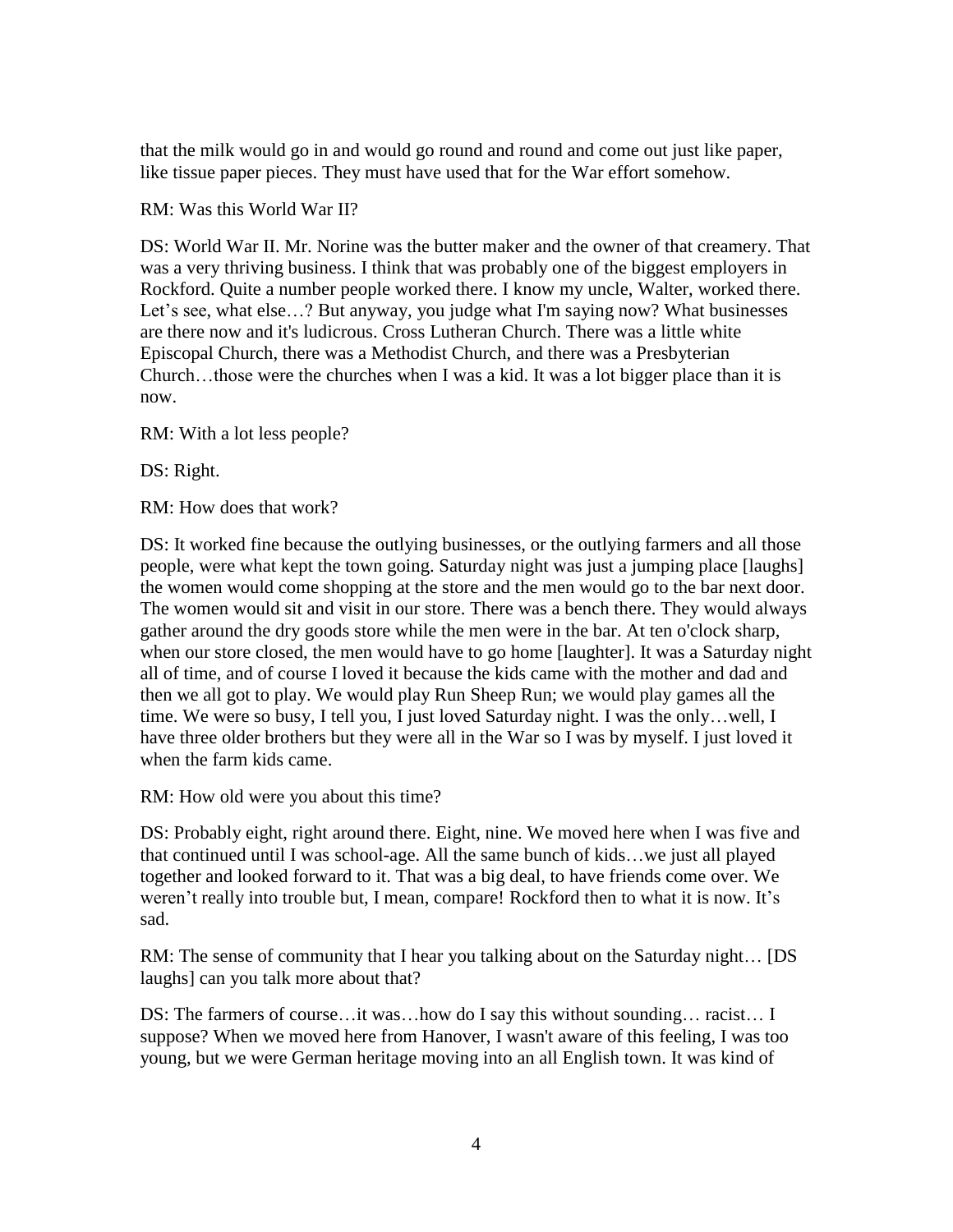divided with Englishmen that patronized Winking's store and German heritage that patronized our store.

Oh, I have another one! There was a big produce company, right were Vergin Sales is, that Rudy Everson started. I guess that's what it was…they raised little chickens and all that kind of stuff. They also took in eggs. My parents also took eggs from the farmers, so they would bring in dozens of eggs and I would have to stand there and candle those eggs. There was one person running them over to see if there were they were good and I had to take them and put them in cases. That was after I was older and out of the play stage. Probably when I was twelve years old, that started. The farmers would bring in their eggs and they would have thirty dozen of grade A [conversation between nurse and Robert in background] and twenty dozen of some other grade. Then when we would send that slip up to the front desk, the women would have already shopped their groceries. We never actually got any money from it, we just bought their eggs and they traded. Barter, I suppose, that's how that operated. I remember I used to get so mad at the some people, and you can't blame them I guess, they would call and say, "How much are you paying for eggs today?" Then they would call the other store, "How much are you paying for eggs today?" Then of course they would take them to where they got the most money. My friend, Bill Vergin, worked Winking's store doing the same thing I did. On Saturday night after we got all the work done, that was our night to howl, we'd take turns…either my cousin, Leonard, or Bill Vergin could get his folk's car, or I could get my car every third week. Then on Saturday night after we got all of our work done and closed the store, we could stay out till midnight [laughs].

R: What did you do?

DS: Well…should I really tell you what we did?

RM: Yes!

DS: [laughs] Ohhh…! We'd go around…we knew the cars the kids drove, of course, and we followed this one couple. Wherever they would go, we would come behind them. [laughs] We'd just look, never bothered anything, but of course they would drive off. This is such a funny story: one time we found this couple down in the gravel pit--that's where the trailer court is now—oh man that was a place to go. There was a pond there that was like a swimming pool. We used to go in there and swim all the time, or wade in the water and fool around, because I don't swim. But anyhow, that gravel pit was the place to go, and there are lots of roads that you could do a lot of smooching on. [RM laughs] We had this whole carload of kids in Bill Vergin's car. Now his Dad, Fritz, was a big realtor in town. Anyhow, it was Bill Vergin and Glenard Lieder, my cousin, and Donny Oregon--he worked at Winking's store--Jeanette Oregon, his sister--she worked at Winking's store--and me and who else? I don't remember anybody else. Bill was driving and we found this couple. We pulled up right behind them. Well of course, they took off. They got going and we took off after them. We got up out of the gravel pit and BAM! We got a flat tire. I tell you, I laugh about it to this day! Out of the car the boys were and that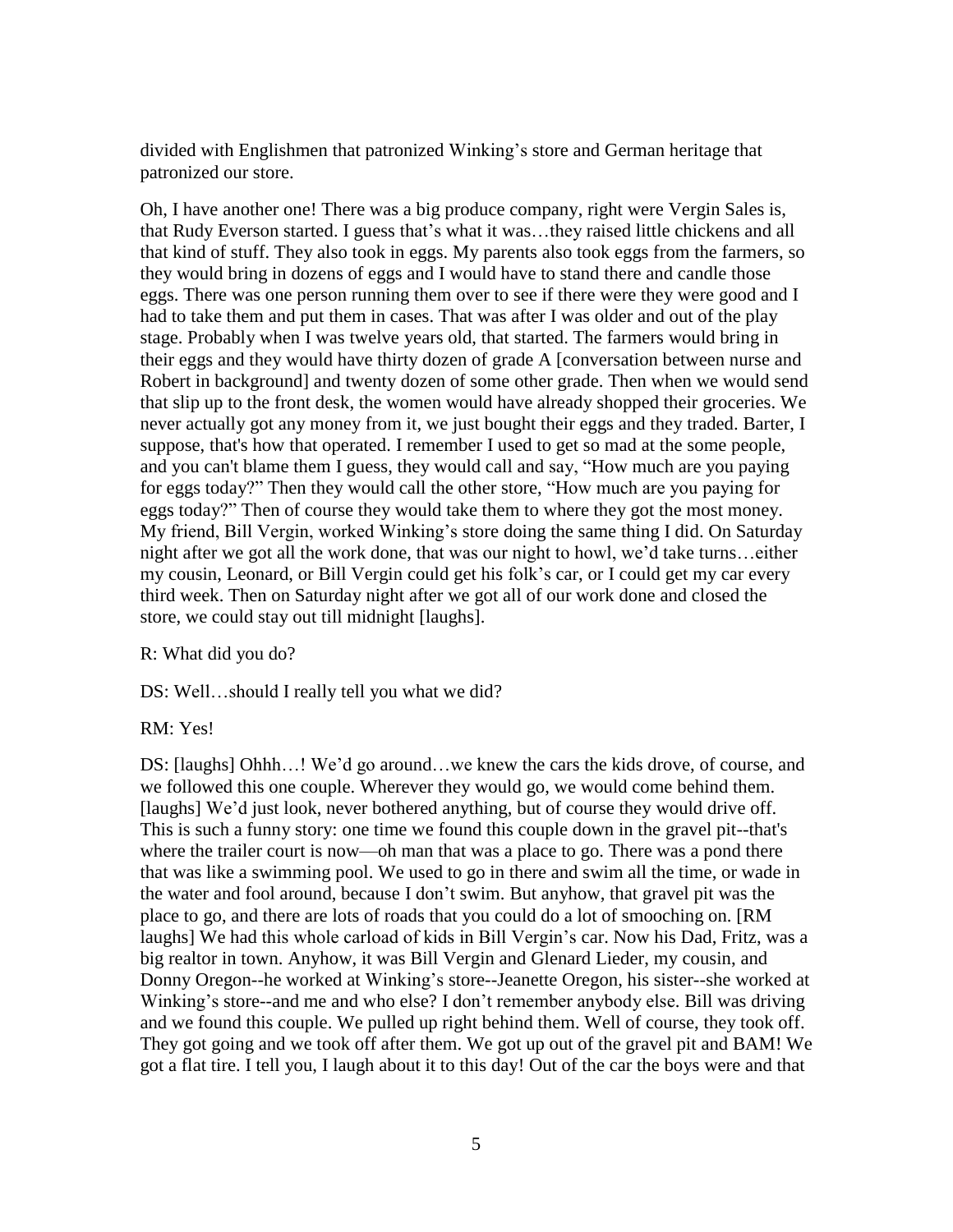car was jacked up and the tire was changed before the other car got from the driveway of the trailer court up to Highway 55 [both laugh]. We laughed! I said those guys should work at a racetrack because chun, chun, chun! The car was cranked up and oh, it was so funny. And you know? We never did anything. We never drank, we never smoked, and we never did anything like that. We just had plain fun. It was fun; truly, it was just good, clean fun chasing after those poor people [laughs]. She used to work up at Buffalo at Holmquist's in the bakery department. Every time I'd see her, I'd think about that [laughs] I don't know she ever knew that it was us that followed them [laughing] but we sure got Phil's tire, that tire changed in a hurry!

RM: So the entertainment in town wasn't all about the bars for everybody?

DS: No, uh uh, no, it was kids. I mean, all we had to do was ride bike. In the summer it seemed like we were all riding bicycle. We'd meet underneath a light post someplace and off we would go riding. Like I say, we'd play Run Sheep Run and games on the bikes. We'd ride out to Woodhaven, we thought it was this that fancy place out along the river that Senator Woods owned. We would ride out there and all over. Ten o'clock was curfew and you had to be home. If you weren't home, boy my mom would stand out on the steps and yell, "Eldoris!" and one time I was late and I got a flyswatter around my legs, so I didn't have that happen to often [laughs]. It was tough growing up and really, we just had fun, it's what we did. I don't know if that helps you realize what kind of background we had. Really we just had good fun, I think. I don't know what kids would do if they had that kind of life now.

RM: It sounds like a much more independent life.

DS: Yes, really. In those days you could go out to play in the morning and nobody even looked for you until suppertime. Most kids. I had too many responsibilities for that. I had too many things that I had to do, but my parents built their new home behind the present buildings that they built on Leader Street. There were houses back right by the river and the City bought that house and tore it down just a couple of years ago. That was really sad for me. I still have a twinge when I drive by there. That's where I was raised my whole life. But anyhow, there was an island in the river right behind my parent's house, it's now since washed away, and all the kids had Forts down there. We dug big holes and we'd lay little sticks across there so if any stranger would come they would fall in the hole. We were always playing pirates. We had turtles...we'd find their eggs and dig them up and look at them every day to see if they were hatching. Just dumb stuff that kids do, but we were happy.

RM: It sounds like it. So as you grew up, did you partake of the resorts or the dance hall?

DS: I was forbidden. I couldn't do that, but every other kid that I knew of did. I was there one time Betsy, Elizabeth, I think you call her Betsy. We were friends in the freshman year of school and so I went and stayed overnight with her one night and helped prepare the meat into rolls for the hamburgers. I remember we got a quart jar of her mothers dill pickles and her bedroom, well it's still standing there, was a dormer [window] and we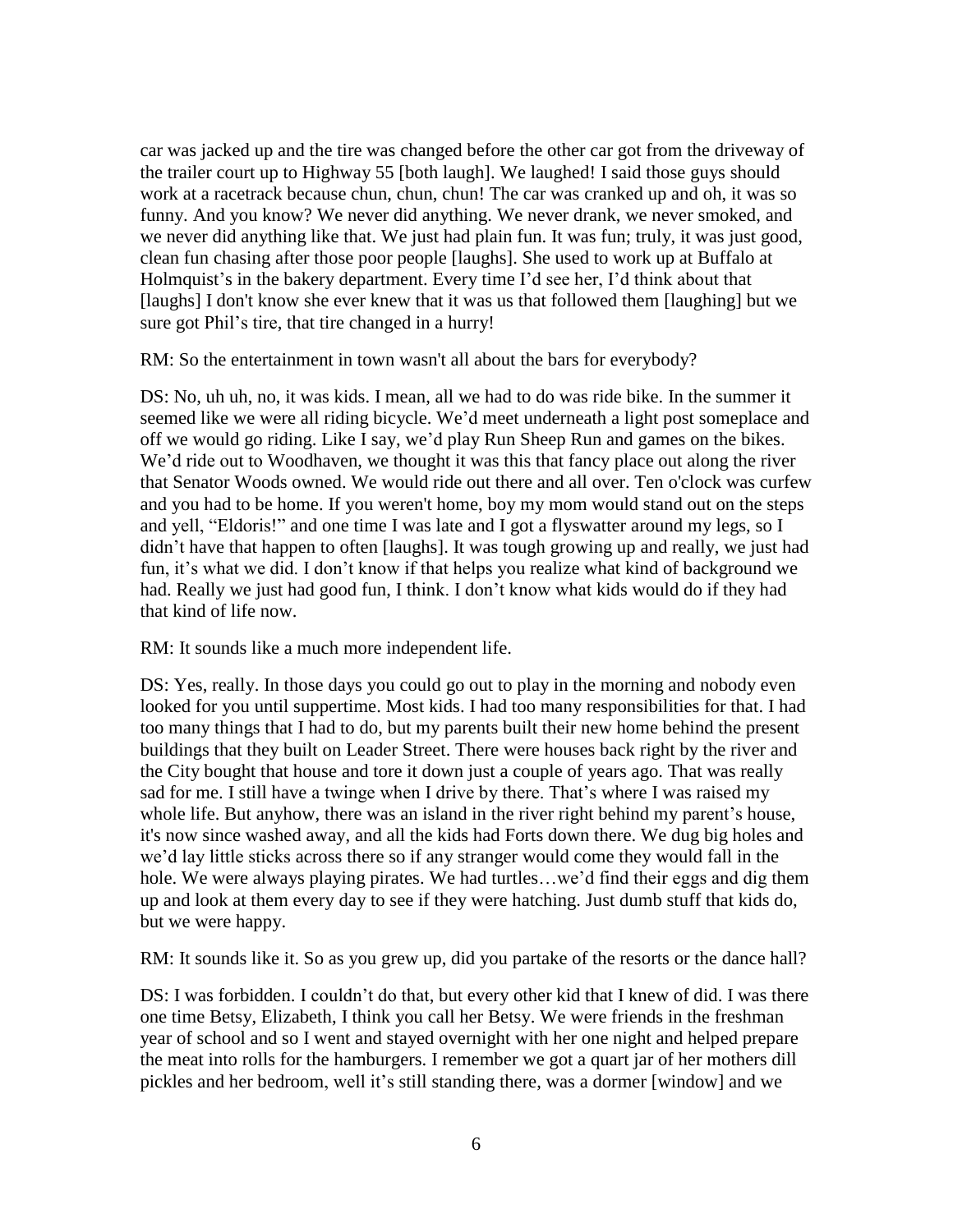crawled out the dormer window and sat on the roof and ate that whole quart of pickles [laughs]. That was the one time that I was at Lake Sarah other than with my parents. It seemed to be when we were young and people would celebrate their anniversary, well, where was it? It was at Lake Sarah. That's the place they would go. I could go with my parents, so I was in there a couple times, but as a grown-up teenage kid I was forbidden to go there. I knew if I ever would, it wouldn't be the next morning when one of our customers would call up my parents and say, "Oh! We saw Eldoris there!" So I would always end up getting into trouble.

#### RM: It wasn't worth it?

DS: No. And one time I remember I was dating someone and I went there and my mom found out that I was there and of course questioned me. I said I didn't think I was guilty for going there because I didn't go in. I sat in the car. Well, that's worse even than if you if you had gone in, you know! And at intermission, I know that there is to be so many fights there…always. It didn't have a horrible reputation, but it was kind of a rowdy place. It wasn't really Rockford kids, mainly kids from Corcoran, and of course, bigger high school kids and stuff...it just was not a place that I allowed to go into.

RM: What do you remember about the times you were there with your parents?

DS: I remember that crepe paper across the ceiling and I remember the little wooden plank benches along the side, and of course, there were public toilets back there. But those benches were all around and then up at this end, they had food. You could go and buy beer and hamburgers and stuff like that and there was a platform for the band to play. Every time that people weren't out dancing, the kids would run out there and slide because the floor was slippery, and you'd "cheeeee!" you know, slide…and that's about all I know. There were didn't seem to be windows. I know there were window cutouts, but as I remember there wasn't really glass there. They were like casement windows that opened up and you could see the great outdoors.

RM: Just wood flaps?

DS: Right. I'm sure Betsy knew all about that, for that was her whole life growing up. I don't know whatever happened to the building, if it still…I don't think it's still there. I don't know if it burned or…I don't know what happened to it.

RM: I've heard it either burned or got moved plank by plank to build a new place up north. I've heard both stories.

DS: I don't know what happened to it. It was in that interim period when I was gone. Whatever happened, but there wasn't that much to do around here when you were a teenager and dating, why what could you do? You could go to Lake Sarah, you could go to Delano to the theater, or you can go to Buffalo to the theater for twelve cents [laughs]. I mean it; there was really nothing to do. On Sunday nights when I was out of school, probably my senior year and my first year at Macalester, there was an outfit that would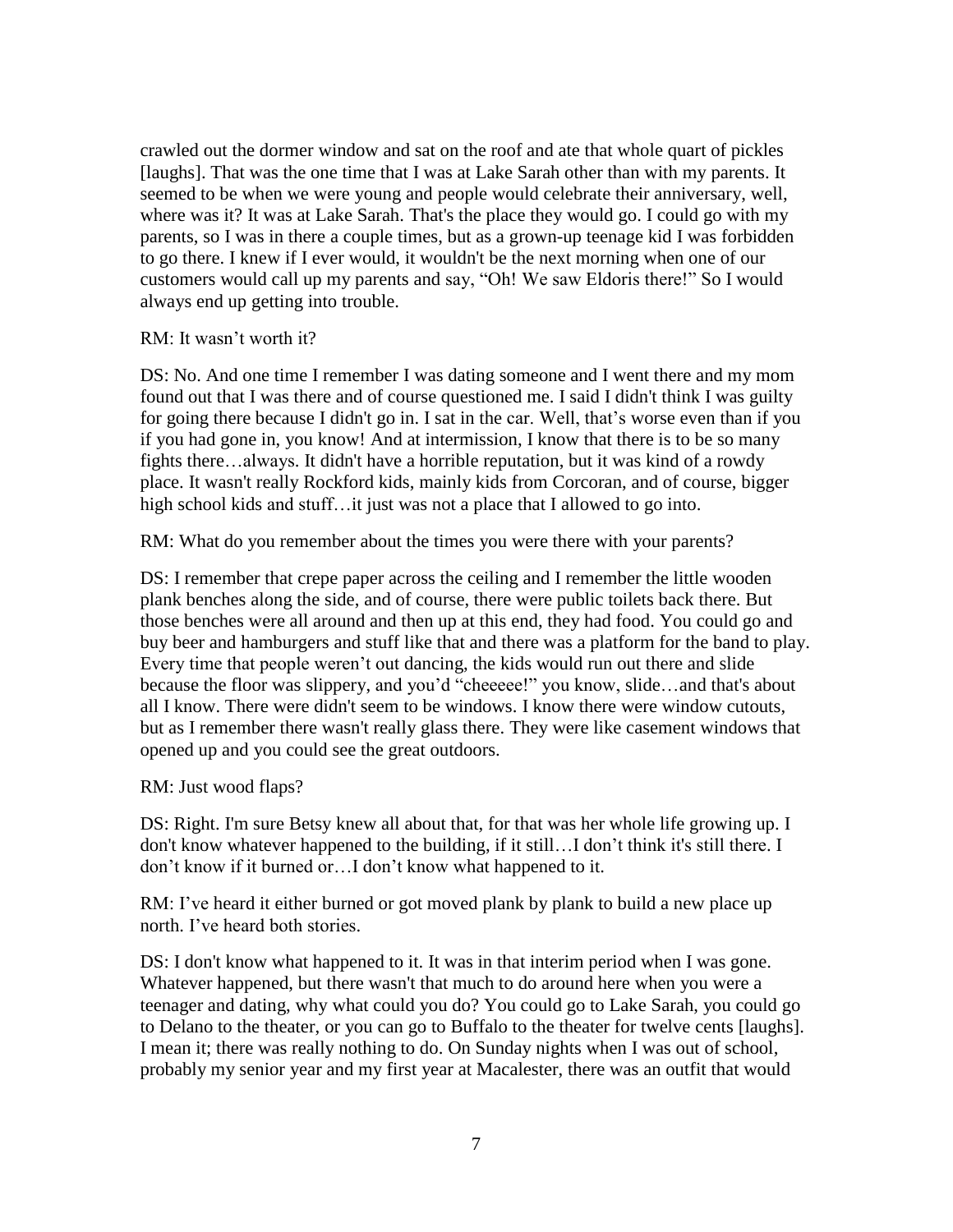come and bring roller skates to the Village Hall. The Village Hall is where the library is now. There was a building there and he'd bring his roller skates and we would roller skate around and around and around to the music.

As the school grew bigger and Mr. McCready, our Superintendent, got all the districts from Corcoran area so that Rockford got bigger and we had no lunchroom that would feed us all. We would all have to leave school and walk down to the Village Hall and go down in their basement and eat lunch. I think it was thirty five cents and oh, it was good lunches [chuckles] really good lunches, but imagine! Letting your whole school out and no teachers were watching us? We were just told, "Go down the hall and you eat and when the bell rings, you come back." I don't recall any teachers came down there with us. There must've been some supervision but I don't remember there needing to be any. Anytime we had lyceum we would all have to walk from there down to the hall and they would have their presentations. That's also where we played basketball. Every town around us hated to play there because we had these pipes that went across to hold the building together. They were not used to shooting baskets over them, you know. They always had a problem with that and that was why nobody liked to come and play here. There were places to set chairs along the two sides of the hall and in the back there was what you called the balcony, but it was just a place we could stand. There weren't chairs or anything up there. Then there was a stage up in front to put on their plays. That was like an auditorium now but it wasn't attached to the school. Then after there was, oh was such a terrible flood that just everything flooded away and that whole area came under the flood so that pots and pans we saw pictures at school of pots and pans floating in the water and stuff if we didn't get it out in time and then they built the Quonset hut up at the what we call the middle school now and for years that Quonset hut started out to be a lunchroom I think and then it turned to be a classroom and they used that for a long time even after we moved back here and I started working at school I think even my own my own two kids had something to do with that Quonset hut, it was there for years.

RM: I'm really intrigued by the roller skating.

DS: Oh! Yea! That was fun. I don't know who did that but he would, you know he would always say, "Okay, now it's boy's choice" and then you could go pick a boy, or "it's girls choice" or "it's couples skating" or "it's at moonlight skating" and then they'd turn the lights down and then it was backwards and dancing and all kinds of stuff. And they were just clamp on skates they didn't have the shoe type, it was just clamp on skates and even like I say, in 1949, 1950 when I was in college I still went. It was George Hubler and all of kids from school-- I mean we just knew everybody. Lot of kids from Buffalo came too and there wasn't that much to do so.

RM: Did the adults ever skate?

DS: Ah, yea, I think there where adults but not, not too many. There were… there were mainly high school I would say, and I suppose there was some I think maybe one time they would have an afternoon skater or something for little kids and all they'd ever do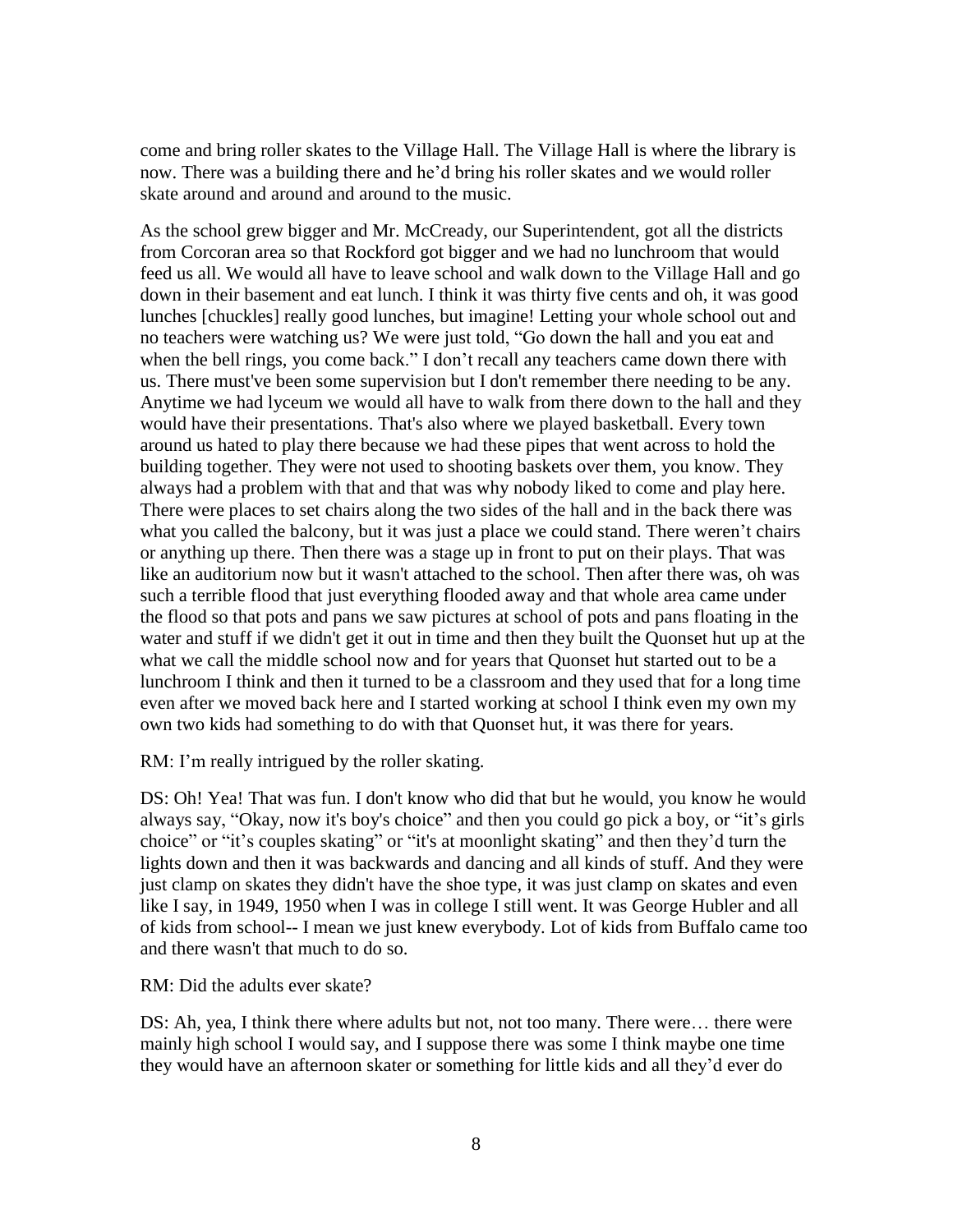was go out there and fall down [laughter]. But I got to be pretty good so any how was just lots of fun we really enjoyed it. Was a place to gather.

RM: Can you tell me more the men going to the bars and the women chatting?

DS: [laughs] Oh, I could name names of who all did that, that's for sure. But I don't know that if the men actually if they, I mean, I know they must have drank beer but I don't think any of them were inebriated I can tell you a couple that you know there were a few that we know were just they would always be drunk but the women would… would do is Gladys Rux was one and Thelma Rose, and Mabel Rux and, ah, who else? They would just come, you know, it was a little gabfest that they kept up with all the gossip of all the neighbors and a way of keeping in touch with everything and, like I say, the kids… we were all gone you know running and playing and but at 10 o'clock it was just like you had an internal clock that the women would get up and go out and the men would come and go from the bars and go home and go to church the next morning [laughs].

RM: There would have been three or four bars?

DS: Oh, there was, right down town there was that main bar as a kid when I was growing up August Shultz owned, and they had outdoor toilets and that was behind back in here [draws with finger] back by there was, well, let's see... so many places burnt down that it's hard to put them in place but there was like the hardware store, Schlief's garage, and then they expanded into a hardware store and then next to that was the plumbing place but the bar was just a little small bar, I mean wasn't really big was like a double wide trailer I guess and they used to have, I know they used to have hamburgers and pizza was unknown of at time. We never…I never even knew what pizza was until I was married and we lived in Evanston. Never even heard of it. In fact Bob told me, "I'm going to take you some place special." And we got on the elevated and we rode and we rode and we rode, oh I don't think we were ever going to get off and we got to south Chicago, some Italian place where they had a big old stone place and they made, it was called "pizza pie" and that was my first taste of pizza. So it was just hamburgers and stuff they had back then but that bar was a was a thriving business

RM: Which one was that?

DS: August Shultz…it was called, and then Joe Wilson bought it from her and who …Whosacs I think might…no, I don't know…no they didn't. I don't know who bought it after that but it was a thriving place.

RM: How was it decorated?

DS: There was booth in there, I remember there was a long bar as you come in and there were booths along there. I used to go there sometimes with my parents and we would eat. They had good food and after the store closed sometimes we'd go in there. I don't recall it was decorated, except maybe beer signs and stuff around, I don't know, don't really recall, but the outside of it was wasn't decorated, it was… you knew it was a bar because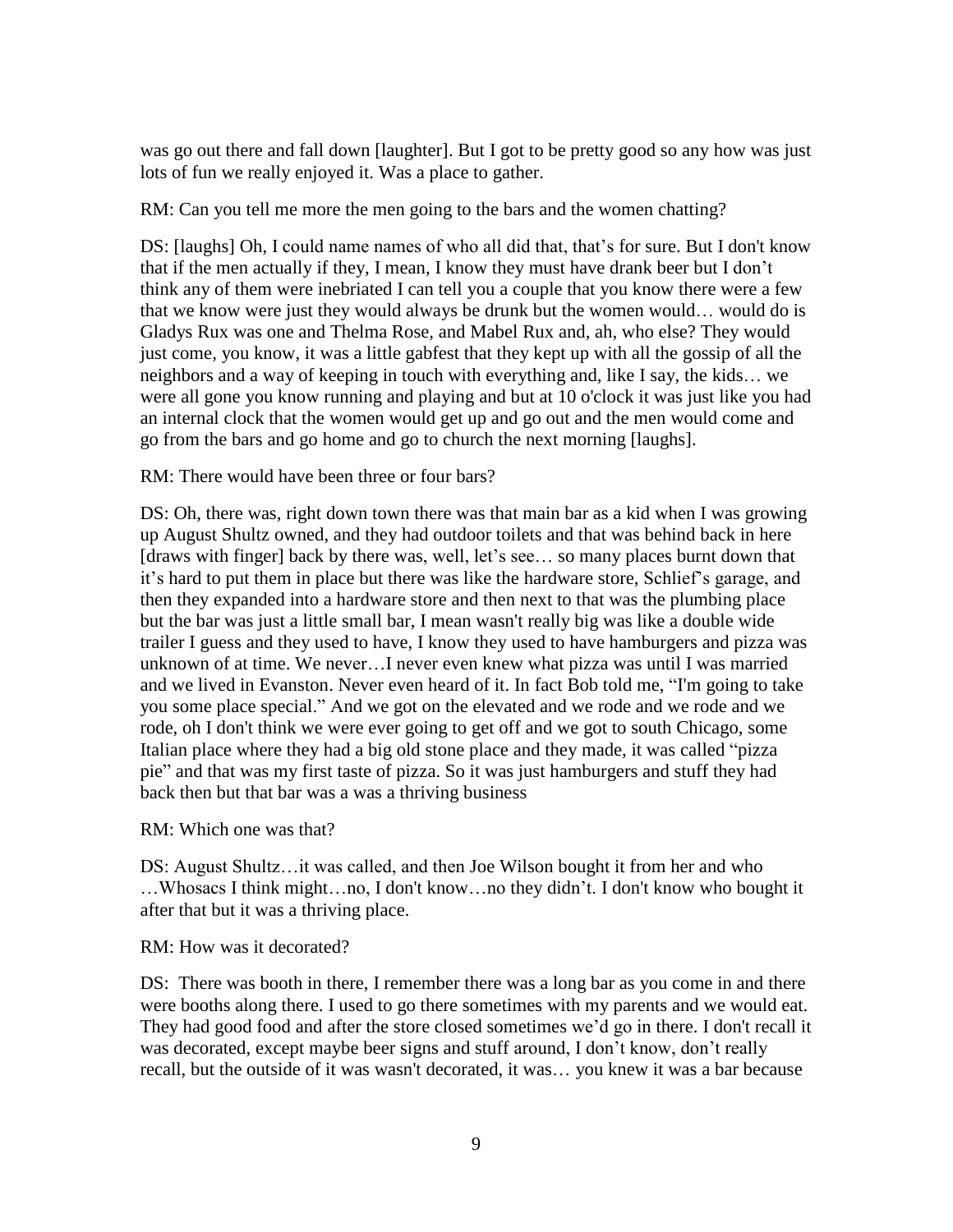I think it had the beer sign oh! And I forgot in between the bar was [M.T?] Stanley's barber shop and that was kind of the meeting place too for all the farmers and stuff to meet and that was …he had two…one was M.D. [T?] and the other barber Don…whatever… I can't remember his name, but then Ken Lemmage took over that barber shop and then I think, I don't know if that was burned or what, but anyway Ken built the building that is now where Nick the Barber is. And Ken was a barber there for years and years and years. And he used to have a turtle that you stepped on its head and its shell opened up like that it was an ashtray. Well, that just fascinated me as a kid, just fascinated me. I think, you know Ken Lemmage, did you ever get a chance to talk to him before he passed away? Oh! He would be, uff! He would know everything and George Hubler, too. He just...oh! He had so many pictures and he just had a lot of Rockford history. Wonder whatever happened to that…? You ever know?

RM: Things I need to find out. How did the relationship between Rockford and Greenfield go?

DS: It just…I don't know, it just automatically… I guess it was just the distinction of being one call what is it? A county or a township or they just kind of just blended in. It was *Greenwood* when I was a kid. And *Greenwood* is… I went to Salem [Lutheran School] and that was called Greenwood Church at that time and I used to have to ride my bike from Rockford there every Saturday morning for Saturday school or Confirmation school and then all summer long we had summer school he called it, from nine till noon and you, the distinction I think was not so much the Township boundaries, but the Lutheran kids went there and the Catholic kids went to Delano or to Loretto or, you know, there was that kind of distinction that you just sort of associated with the kids that you were involved with all the time.

RM: You said that you weren't allowed to go to the dance halls because of the fights for the most part. Was that a common decision of parents?

DS: I don't know. Most of the friends that I hung around with it was, it seemed like it was always older kids from the Corcoran area, the French Catholic kids they were referred to, and there was a lot of Patnode's and Pettit's and…those are the two names that kind of stick out in my mind and I don't think a Saturday night went by where there weren't fights, I mean, really knock out drag out fights and what they were fighting about, I don't know. I don't have any idea, but they were they were older, I think they were probably you know, all high school age and beyond so that's …but I know they were fighting all the time. And most of the kids that I hung around with, they didn't really they were allowed to go there either.

RM: Did the other bars in Greenfield and Rockford have a similar reputation?

DS: Mmmm…not that I know of. The one in Rockford didn't as far as I know. I can't remember. If they did have a fight it was a rare occasion I don't recall that they ever had fights, no, and that bar up on the highway, when they built the new bridge at …when the time I'm talking about now is when there was no highway 55, as such. It came right from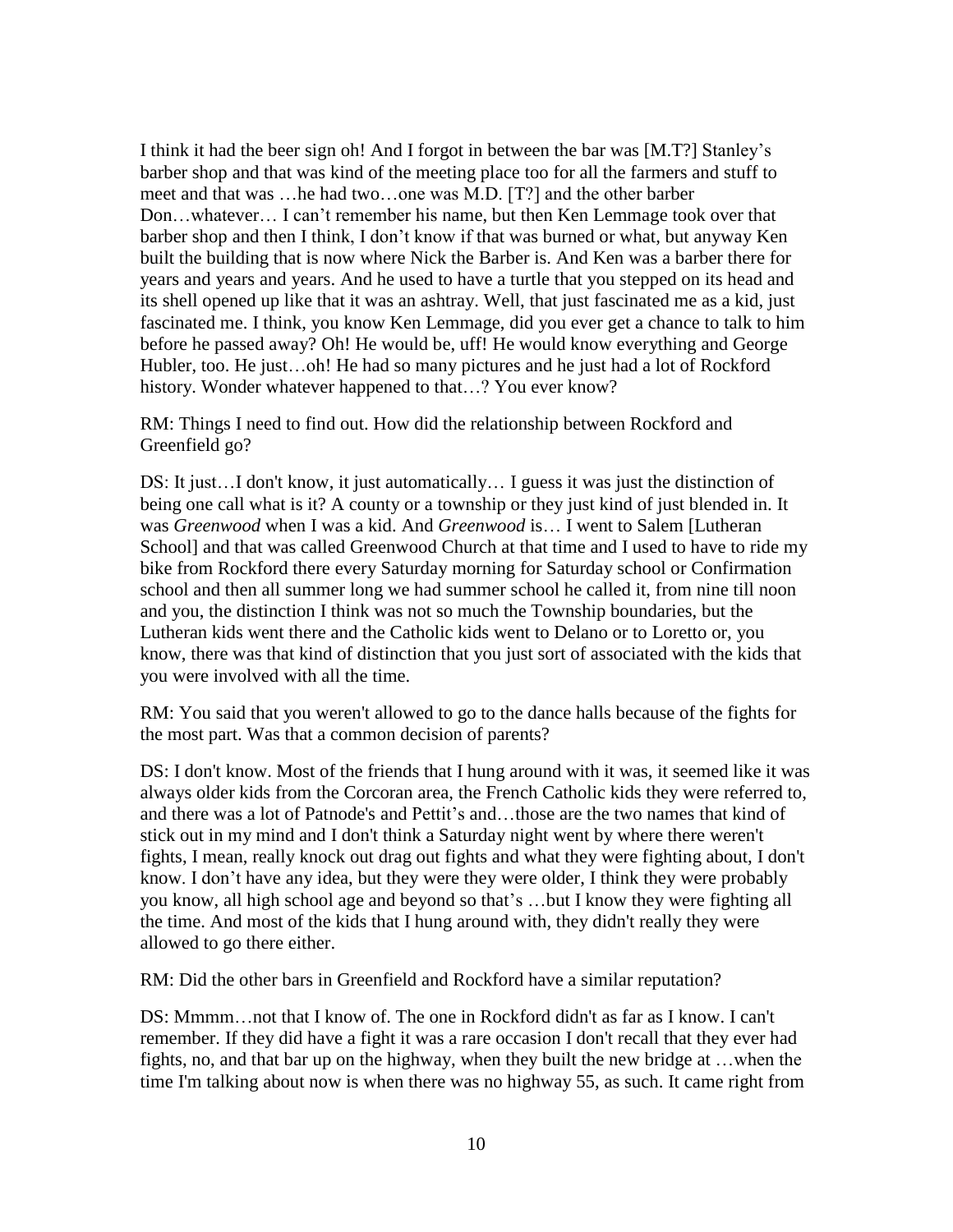the old bridge in front of the Stork House, that was highway 55, and it came across what was referred to as the "old bridge" and drove right through town and continued on up to Buffalo. When they built the new bridge, why, oh that was *years* of building, and my parents owned the land from where our house was, it was all this vacant land and then there was the lumber yard, and so all these trailers of the men who were building the house, building the bridge, all asked my dad if they could park there. So they all parked in our lot and oh! How I *loved* that because there were kids in there and there, and I remember we had dug an outside biffie [toilet] for them to use, and we must have had at one time, maybe seven or eight trailers in there? And like I say, it was a not a monthly thing, it was several years those trailers were there

RM: This is along where the levy is now?

DS: Yes. The levy is behind, so in-between where part of the parking lot is now for the bank and this was all big, vacant grass and of course I was glad that they rented to the trailers, dad said you could rent there for…I don't know how he ever managed to be in business, he was so goodhearted. You know what their rent was? A dollar.

RM: For a month?

DS: A dollar. Yes. For a month. When he sold land to the bakery for Rudy to build his up there where the barber, the dentist is now and stuff? That was Rockford Bakery.

RM: Main Street Dentist?

DS: Now there's…Main Street, yes…that was Rockford Bakery. He sold them to that, he sold them that land for a dollar, too. And also the land next to our house, where Rudy Wasserman built his own house, and Rudy lived there, and that of course was torn down too, just within the last couple years. But, that new bridge really changed the whole…just changed everything. All the houses that were built there had to be moved away. I know one of my friends' houses had to be taken down and to buy the right of way and stuff to go up to Delano, to Buffalo.

RM: So when Highway 55 was moved, it took all of that traffic away from those downtown businesses?

DS: Oh! Yes, yes. Exactly. It ...that was the only way you could get there is to go through down town and when that was…that's exactly right, it took all that business away…all that business away. And that whole end of town, now, where Casey's is and all that stuff, that was all just private homes until [Highway] 55 went through and then of course, they sold lots and houses went up there. And then, worst thing in my life that ever happened, was when they sold that land to A&W, that place that had that, we used to have that hill that we'd go sliding at, and it was a tremendous hill...oh man! We were there all winter long. If you made two trips down a night, you were really going, because it was such a big hill. And we'd all go with toboggans and slide down there and of course, you'd have cocoa or hot chocolate, and then of course we had no place to go to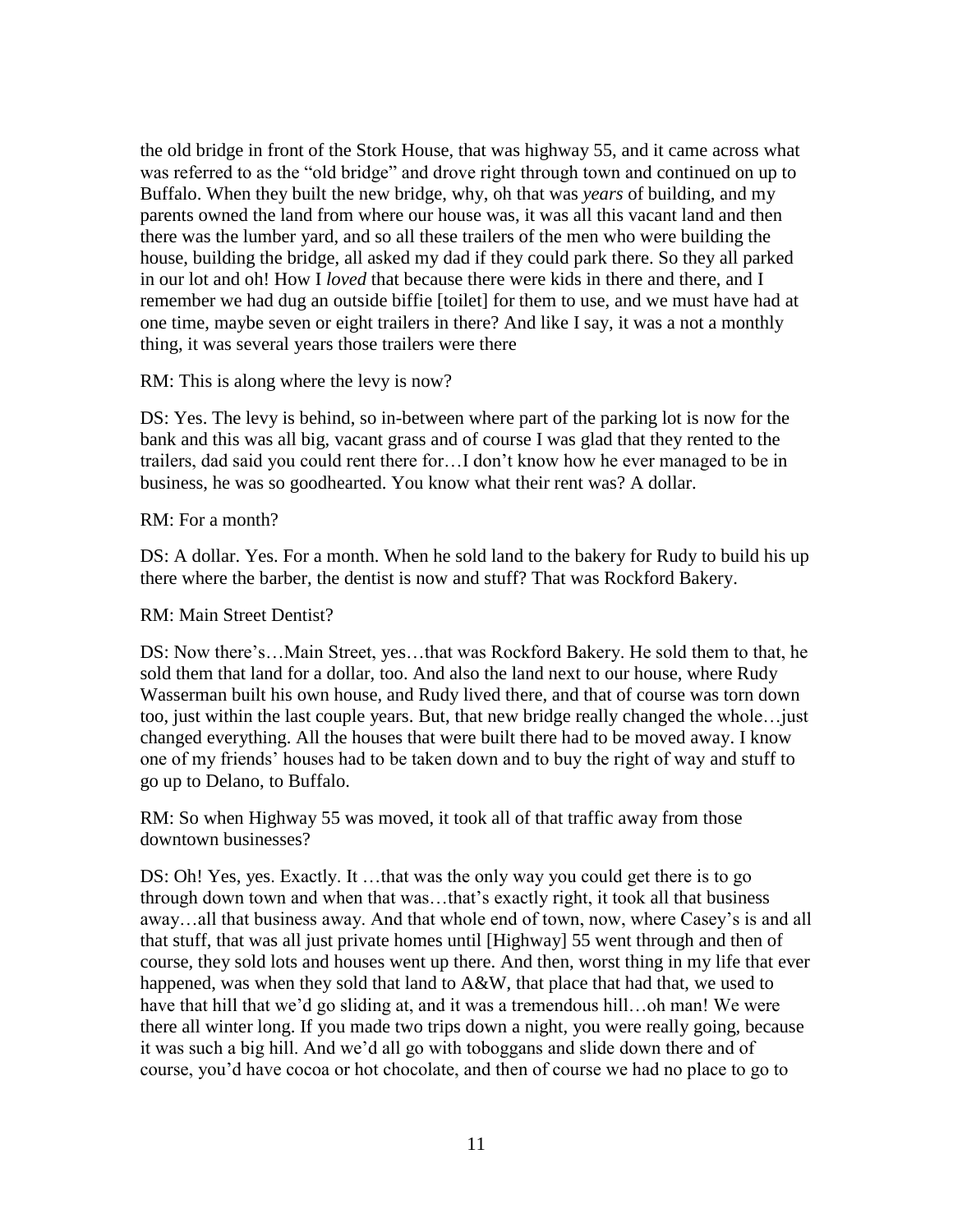skate in the winter, so we skated on the river, and we would get draping oil from the gas station that was right on the corner there and then we'd build this *humongous* fire and that's where we skated. And my gosh! We skated within this far [indicates with hands] of open water because there was so much of that river that never froze up, but there'd be twenty, thirty kids out there skating all winter long. And then, of course, A&W came and they started cutting it up, and then the church built back there, there was some Alliance church that built back there, but the town sure…it just changed the whole the whole complexity of the whole town with 55 coming through.

RM: When the guys were there with the trailers that must have helped the bars and the restaurants?

DS: Oh! Of course it did, course it did. It helped everything, I mean, they did all their business there, they shopped there, the kids went to school there, and ah, yes…they really …they just, you know, it just made the town. It just …I can't remember how many people, I remember some of the families names that lived in there, and I know I used to babysit for some of those families, but um…Defrance was one, Thompson was one…um…hmm. I just can't think of any more. But that was fun! We all looked forward to having them there. [laughs] you know anytime we got a new kid in school…wow! When I was in...what? Third grade? Yes. Third grade. We only had two kids in our class and then Mr. McCready had gotten District 76 to join with us, so then Bill Sipe came and so then we had ah…it was Bill Sipe and Walter Hol [?] and me. We started fourth grade then and in fourth grade, and I think the end of fourth grade, beginning of fifth grade we got Chuck Macname…we…I don't know what…Bob and I have talked about this. There were so many kids that we had that came from [beeping sound in background] I don't know if they came from Minneapolis and they were placed in foster homes and we had so many of them that were foster care kids, that lived with… well there were certain families that they lived with. I know Barnes' had one girl that was in our class, Teresa Burbordis [?] her name was, and Shirley Cleveland, her name was and she lived with a relative and who else? Well, goll. I can't even think of all the kids. And you know? I don't know what they call them now, or if they would call them, have a name for them? For kids that are placed with families? I know Towarty's [?] got a little, lot of kids through the years. Ok, let's see…[looks at papers] she was one of those kids…Shirley Cleveland was one…Chuck Macname was another…what was this other Jim's name? He must not have graduated with us. But for…oh! For a small town, there just seemed to be an awful lot of kids like that that came from the cities and lived with different families. Now, of course, can't think of them until I see their names. But I know the Twartees [?] had at least two or three kids that came. Has anyone ever talked about those?

#### RM: No.

DS: I know we had one kid that came and stayed with Donald, with Greelings. His name was Donald something or other. What was his last name? Donald…I don't know, but he was kind of incorrigible. Bobby Greeling and her husband, was a family, a couple that had no children and so they took these kids, and this one was just…he must have had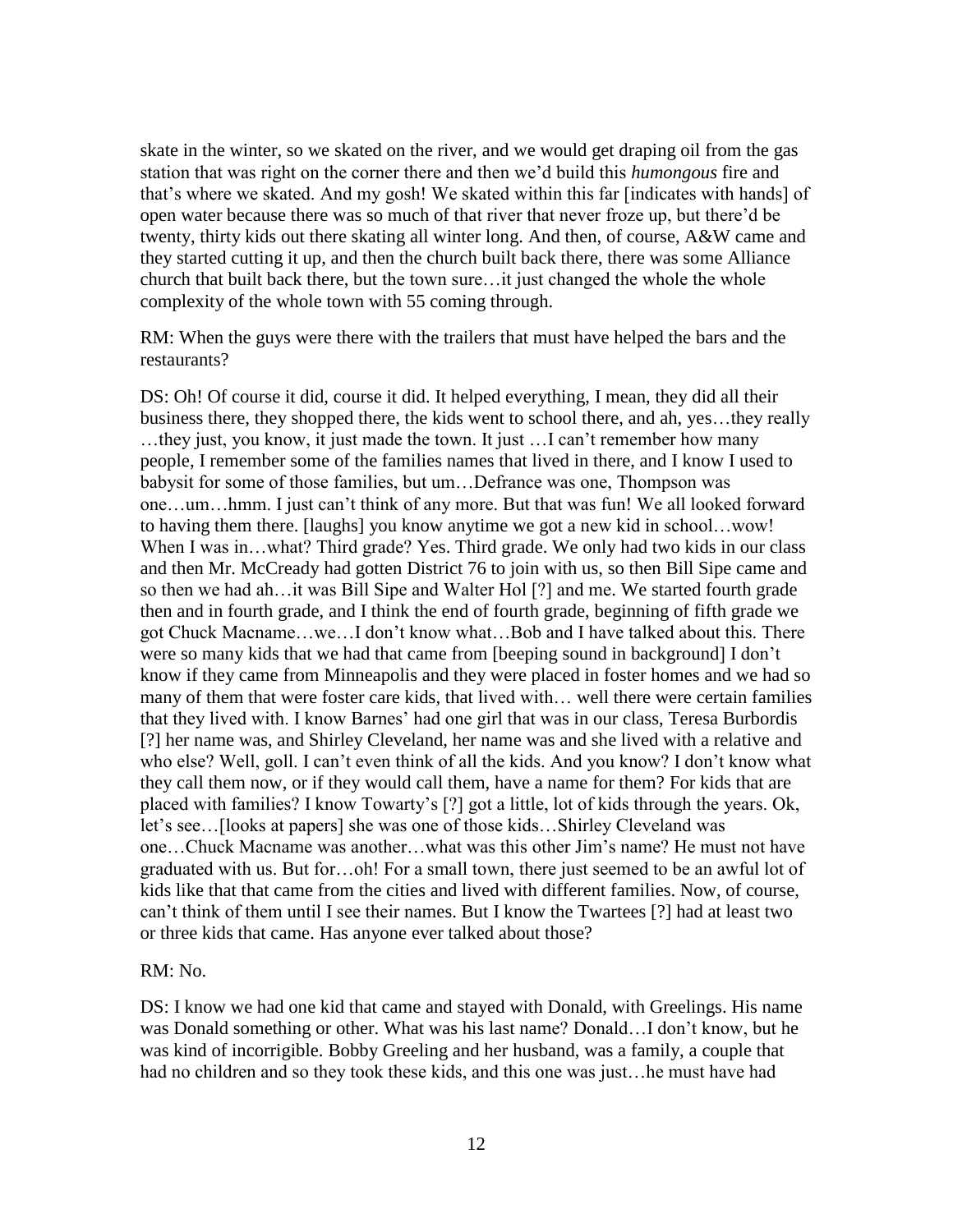problems and back in those days I would think they knew about it, you just, you know…but I remember she said that he had taken 30 dozen case of eggs and smashed them all against the wall. And he came to our Saturday school and the Pastor Haar [?] that was there, first time ever I had seen him angry…and I mean he was *angry*. He saw him take the Bible and throw it at the ground. And oh! He was *so* angry with him. Donald? What the heck was his last name? hmm. He was around for a few they hung in there and I don't know how they managed to do it, but they did. Oh! And then after they sold their farm, they bought what's called The Manse now.

#### RM: The bends?

DS: The Manse. M-A-N-S-E, that big brick building. That originally, when I was a kid, was owned by the banker, but they bought it and turned it into like a rest home. There were people there that, you know, four or five people that lived there. And they did that for years. Forgot about that. And it was back then, it was sort of the English, like I told you, the English versus the German and uh, lot of the people who lived in town were all Englishmen…ah Florida's and ah, Turaxes [?], I can't even think of all their names. But eventually all that just broke down. I think it was during the War, I don't know if they thought that we were all Nazi's and we'd take over the town or what, you know, but that all just broke down over the years and I don't think it was an issue.

RM: Was that division seen in the restaurants and bars that people went to as well?

DS: Well, you know? I don't know because I wasn't…I was too young, I don't know. But I remember the Storks at, when they were active at the Stork's House when they lived there, they were customers at my parent's store. In fact, I would admit this to you, if you turn your camera off, [laughter] but anyway, this was when Bob and I were a senior in high school, and there was really nothing to do there in town at all, so one Sunday afternoon, we were at the Stork House. And we walked…we knew they weren't there on weekends, and so we were walking around looking in the windows and I had –oh! There was such a *beautiful* peony blooming and I picked it! [laughter] and I had it in my hand and we were looking in the windows, and there was one window into where the room was, where the piano was in, I think, and it was cracked just a little bit, like that. And we knew that we could open it up and get in there. And *something*…God told us, we didn't realize it at the time, but ok, we're going to finish looking in the windows and then we'll go back there. So we went up to the top of the hill, where the house is kind of built in, there's the porch up there, and there's another door up there, too, and so we were looking in those windows, and all of a sudden we heard a car. And there were vines growing up the side of this porch, or the railing, so we ducked down behind these vines until we didn't hear the gravelling crunching anymore and so we got up and I was looking in the window, and I was looking in the doorway window and I said, "someone's coming!" [laughs] and I was just *frozen* to the door, I couldn't leave it, I mean I was just paralyzed. What do I do? Someone's coming! And Mrs. Stork opened the door. And she …I blurted out, "we were just looking in your windows!" [laughter] and she said, "that's QUITE obvious." [laughter] she said that. "Who are you?" and I told her, I said, "I'm Eldoris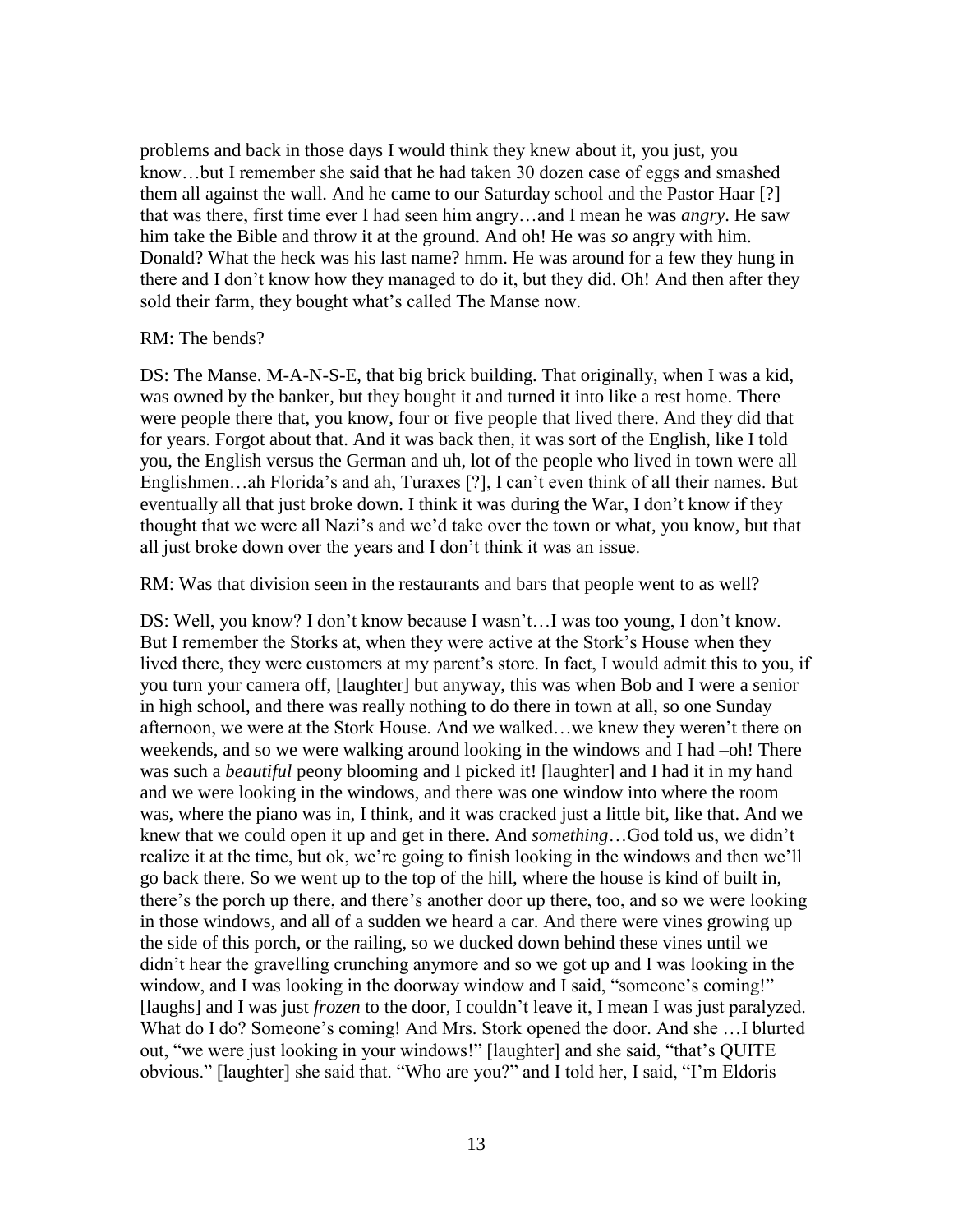Lieder, my parents own the store." That was kind of the key to get me …people really looked up to me for that. And I said, "We were just looking in your windows. We want to buy your house some day." [laughs] And so she said, "come on in, would you like to see it?" and so she *graciously* took us in and showed us all around the house, through all the bedrooms and all the everything and that was a workable house, they were living there then, and so that was really something…something special. And I tell you, to this day, my heart pounds. I think, what if we had been five minutes later, we'd a been in there. And you know, nothing, we weren't going to do anything, but we just wanted to get in there and see because there's a lot of stuff that you can't see through a window. So anyway.

RM: Well, any time you want to come back and see the …

DS: Oh, I've been in there many times…legally…legally! [laughter] but oh, that was really something. Both of us were so scared, we were just almost shaking like this. Think of what she could have…and here I am with her flower in my hand! But she was such a gracious lady. Oh goll…

RM: We could have a whole other interview just on that family.

DS: Yea, I'm sure.

RM: Yep, they're fun to read about in the diaries and letters. So you mentioned the Transformer Inn…I suppose we should get back to …

DS: Well, that's what I used to pass as I rode my bicycle to Salem and I could either go ride that bike up, what do they…? Is it 10? That goes up there? And then take that road by the Transformer, which was…let's see. Was that…that was gravel road and it still is to this day. Or else I could go along the river, which was a tar road, but along the river was Rux's and they had a mean dog that would chase my bike all the time, so I was scared of that. Or else I could go this gravel road, here. And so, lot of times, I took the gravel road and that Transformer was, well, you know the Transformer is still there, but that little low building was just a real low building, that bar was there, and there used to be cars parked, you know, there really isn't adequate parking around there at all and always used to be cars parked around there, and the only thing I knew about that is that Vivvy Vale [?] Vivian Vale and Adam Hoenstein, I think his name was, owned the thing. I don't really know anything other than that, except it was a going place. And then across the street from that is where Sipe's built their bar that they had for years. That turned out to be moved into Rockford and is down on that road by Hanson's Auto now.

RM: They moved the building?

DS: They moved the building, the whole building, yep.

RM: When was that?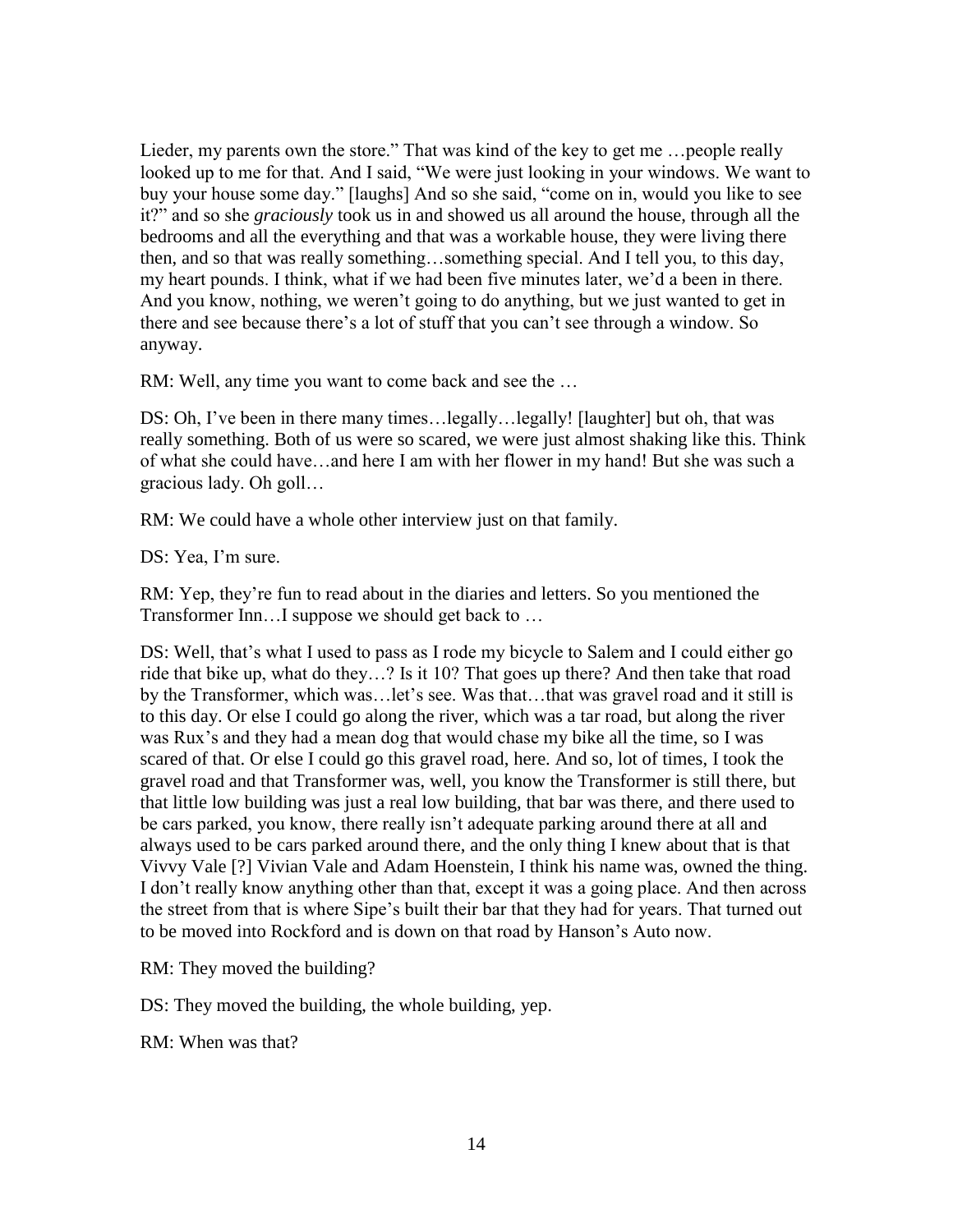DS: Oh…when was that? I can't even…oh! It must have been…I don't know if that was still there when Bill started going to our school or if it was already moved, but Carrie and Al Bonick [?] I think moved it and lived there until they both passed away there from that house and it's still there, as far as I know. I've seen it. But it used to be pink. And Sipe's built that, and I think Ruby maybe worked in there and Fred farmed, and Bill was my age. We were in school together from third grade on and after he graduated from school, he farmed. In fact, at our first class reunion he was still farming. That was our fifth year class reunion. And then he built, or he owned the feed mill. That's another business that was down there in Rockford, the feed mill and that was *really* a…I mean all the farmers brought their wheat and their corn and there were trucks lined up there always. Mr. Kaseheimer [?] I don't know, ever knew what complexion he ever was because he was always white, just like the flour man [laughter] he was like the original Pillsbury boy! He was *always* white. And he worked there for *years*. Svenson Kaseheimer. And then Bill bought that and from there he just went great guns. He sold that mill and then he owned the Rockford House and I think he built the bowling alley on there and from there he built the off-sale liquor that's…I don't know what it's name is now, but Bill did that. He did a lot for the community. Have you talked to him?

RM: No.

DS: Willard Sipe, his name is. And his parents are the ones that had the bar on the corner.

RM: Did you ever peek in those windows?

DS: In the bar window?

RM: Mmm hmm

DS: No...but I went there with my parents to eat a couple times.

RM: What did it look like inside?

DS: It was just a bar, I mean, you know, you had booths in there, there was a bar and it was just nice and clean and I think when that place got too full we would go over there or whatever, I don't know. In fact, I don't know how long, really that they had it, that it was in existence, if it got to be too much for them, I don't really know all the circumstances, but I know Bill would, because he really made, I mean he made a good life for himself, so. Anyway. He was a swell guy.

RM: So then, let's see, we had…you said about the resorts on Lake Sarah, now you said that Bob was involved, that his family was involved?

DS: That was Lake Rebecca that he was involved in. Lake Sarah, yes, there were resorts there, and see, that whole area was just kind of dicombuberated too, with highway 55 coming in there. Because originally…like if this were old Rockford, old Highway 55 right here [draws on table] and to get to Lake Sarah, there was a little gravel road that's still in existence, that goes there, I don't know what the name of it is, and it goes way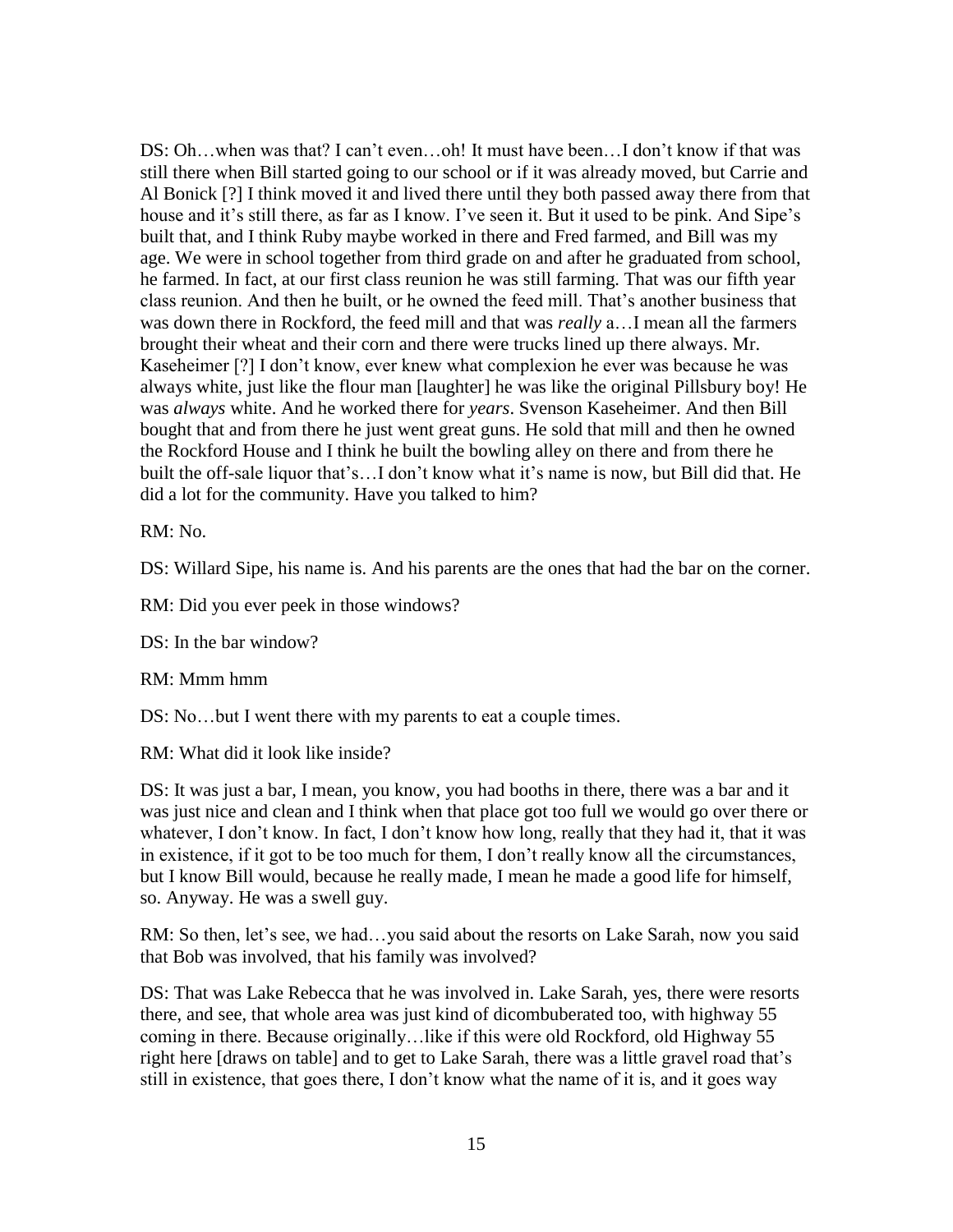way way way way down there and that would be Lake Sarah there. Well, when the new highway 55 came in, that was rerouted to go along here, and it went, oh, within three blocks or so of the original dance hall. But that also cut into all the land here that was a resort. And Mrs. Dorn is the one who had these cabins on Lake Sarah, and she is one, also, who had foster kids. That's the one boy, I can't remember his last name, it is Jim somebody or other that came and lived there and helped with the boats and that kind of stuff. But she had I think five or six cabins, and highway 55, the new one, almost wiped her out because it took away so much of her land, you know.

RM: In about what year were these changes happening? Roughly…

DS: It would have been when I was still in maybe grade school, middle school, in the early 70s maybe? Oh, no, it had to be …no it was different than that because we lived out here in the 70s. Must have been in the 50s. 40s and 50s. Early 40s must have been. Because I graduated in '49, so it would have been in that period before that. And I don't remember exactly when the new bridge was built, what the year was. But it did, it changed the whole dynamics of Rockford, that 55…course for the better, but, it really disrupted a lot of lives back then.

RM: So she had a busy resort before that?

DS: Oh yea, she did. She had a busy resort. There was another one, too…um…I can't remember what the name of that one was, but I know for years they still kept the little round building they sold hot dogs in by Lake Sarah. What the heck was their name? I cannot remember.

RM: I have a little map here, does that help?

DS: Oh! Ok, sure. That's Fredericks by Lake Sarah…Mielke's…ok, it would be like…no…I guess this is right. Mielke's, that's right. Shady Beach…huh. Lake Sarah and [?] Frederick, I remember those. But I thought that Mielke's was before. I though that Mielke's was over here before you came to this area. But that, that must have been Elm Beach that they had that little round hut. You notice I look for food [laughs] a little hot dog place. But Shady Beach was opp—on the other side of Lake Sarah and that was in existence for long long long long time, in fact, we've even went there after I was married.

RM: What kind of a place was that?

DS: Oh, everybody…they had the best swimming beach and that's where everybody would go swimming. Because there really was no place to swim, like now, I know we didn't have swimming pools or anything. A lot of us went out to Lake Rebecca to swim, to the point and then this, but this was so much farther away from us. This is totally…totally…I'm just not…just not getting the perception here with highway 55. I'm not really good at directions. I don't know east from west and all that stuff, I just know land marks… "Here's where so-and-so lives" this is there.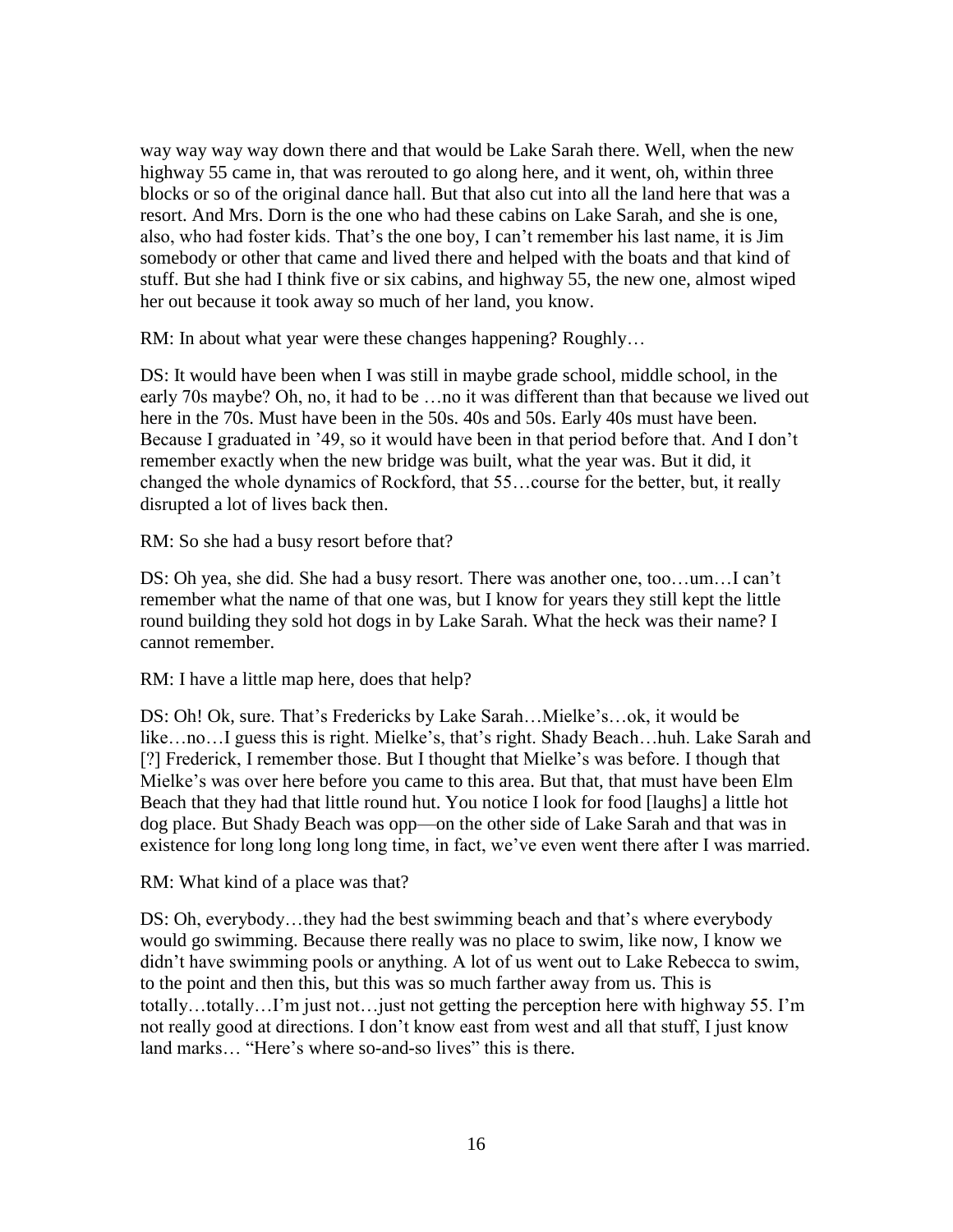RM: I didn't draw the map so I can't claim responsibility for anything. Do the pictures help you out?

DS: Hillcrest farm, Lake Sarah [laughs] yea, that looks like Mrs. Dorn's property for sure. That's the kind of cabins they had.

RM: That's Hillcrest, you said?

DS: Maybe that was the name of it, we just called it Dorn's. [?] Dorn. That no doubt was the name of it. But doesn't that look like a nice, secluded place?

RM: What kind of people came out to the resort?

DS: Oh! From Minneapolis…just everybody would come out there and rent for a week or whatever. And of course, they did tremendous…that was tremendous business for my parents. You know, they really brought…they would buy up all their groceries there and they'd live there for a week at a time. Well? Bob's family, that's how we got to know them. They came out from the city for a week to rent, you know.

RM: On Lake Rebecca?

DS: yea, I think [to Bob in living room] Dad? Did you come out, you guys, to rent on Rebecca at first or Sarah?

BS: Pardon me?

DS: Did you come to Lake Rebecca to rent? Or Sarah? When you were…

BS: oh…Lake Rebecca.

DS: You never were on Sarah?

BS: No.

DS: Ok.

BS: Hi there!

RM: Hello!

DS: So yes, this looks like Mrs. Dorn's, ok.

RM: So when they came to the resort they, would stay on the resort for about a week but they would bring food and everything with them?

DS: No, they'd usually come to our store to buy that, but then they'd go back to the cabins to cook. I mean, they just lived there for a week and the kids would go swimming and go whatever whatever, and then of course, in the summer the green…what was it? what was it called? The Girl Scout camp on Lake Charlotte or Lake Martha…Green….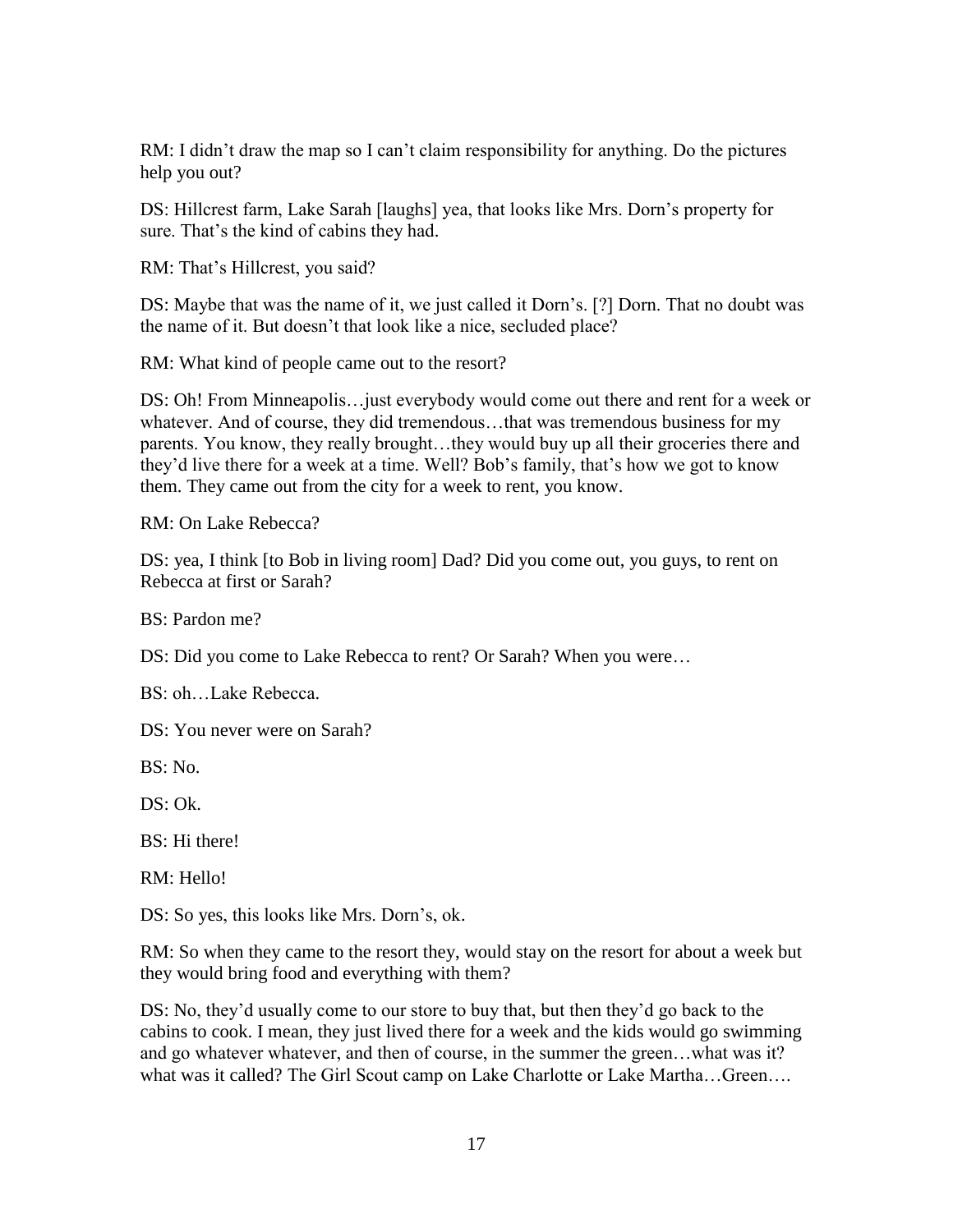RM: I think that's called Greenwood, too.

DS: Yes, I think so. That just a couple years ago, or maybe just this last year, it just disbanded, but oh, the girls would come *all* summer long for weeks, like at a time. Every time, like on Saturdays they must have either ridden their bikes or walked into Rockford town and you'd…my family did a lot of business with them because ours was really the only place to buy anything. So we used tourism a lot.

RM: So as the resorts started to fade away, that really impacted you're family's business?

DS: Oh, sure it did, sure it did, it really did. Many of the people that came out liked it well enough, I think that, you know, bought land and built around here because of that. Trying to think of who those people would be, but …course my involvement is, would be at the store, you know. What happened at the store. I can tell you a funny story…, when we were working at the store. This is digressing from whatever, but the store was, when I was a kid, there was a cash register, and people would come up with, you know old farmers would come up with grocery lists and they want Corn Flakes and blah blah blah and blah blah blah and blah blah blah and you'd go get it and put it down, and then we'd add it up and give it to them. Or else they would trade in their eggs for it. Well, then when we really got modern and we got a couple grocery carts that had [laughs] had two baskets, one on the top and one on the bottom, and then my job was to take the grocery list from these farmers and go around, run around and put all this stuff in there and fill it up. Well, eventually it progressed to the way that we got more carts and people would go around, we had to change our whole building and they'd go around and pick up their own stuff. But at the time when we were filling orders, that's why, there was a meat counter, and below the meat counter it was, you know, a slanted thing with the meats were displayed up here and underneath the milk was kept. And we had, out on the way to Delano, on what is it? 50? I don't know. But right at where the railroad tracks cross there was a farm and the house was just recently torn down, there used to be gobs of wood piled up there. But there was a farmer whose name was Bull. B-U-L-L, and he had only one hand and it was off here and it would fascinate me when I was a kid, you'd see that stump there. And he had cows. And he would bottle his own milk, raw milk, and come and sell it to my dad, and then we would turn around, we had customers that wanted that, and he would come in every day with this little metal carriage that would carry I think, maybe twelve at the most on this hook thing here. and then we'd have to pile it underneath, down here and customers would come in and they would want a gallon of milk, ok, so we'd get it and give it to them, and this was all bottles, it wasn't cartons, and when customers would come in, I mean, you'd kind of know what they used regularly, you know, regular customers, you knew what they would have, but strange people that you didn't know, I would…that was my job to work back there and [chuckles] customers would come in and they'd want milk and I just said, "you want Bull's milk or cow's milk?" [laughter] and they would [mimes jaw dropping] look like this, you know, and not realizing, of course, that was the easiest way for us, that's how we referred to it…Bull's milk or cow's milk. And it was always kind of …you'd have to explain to them, you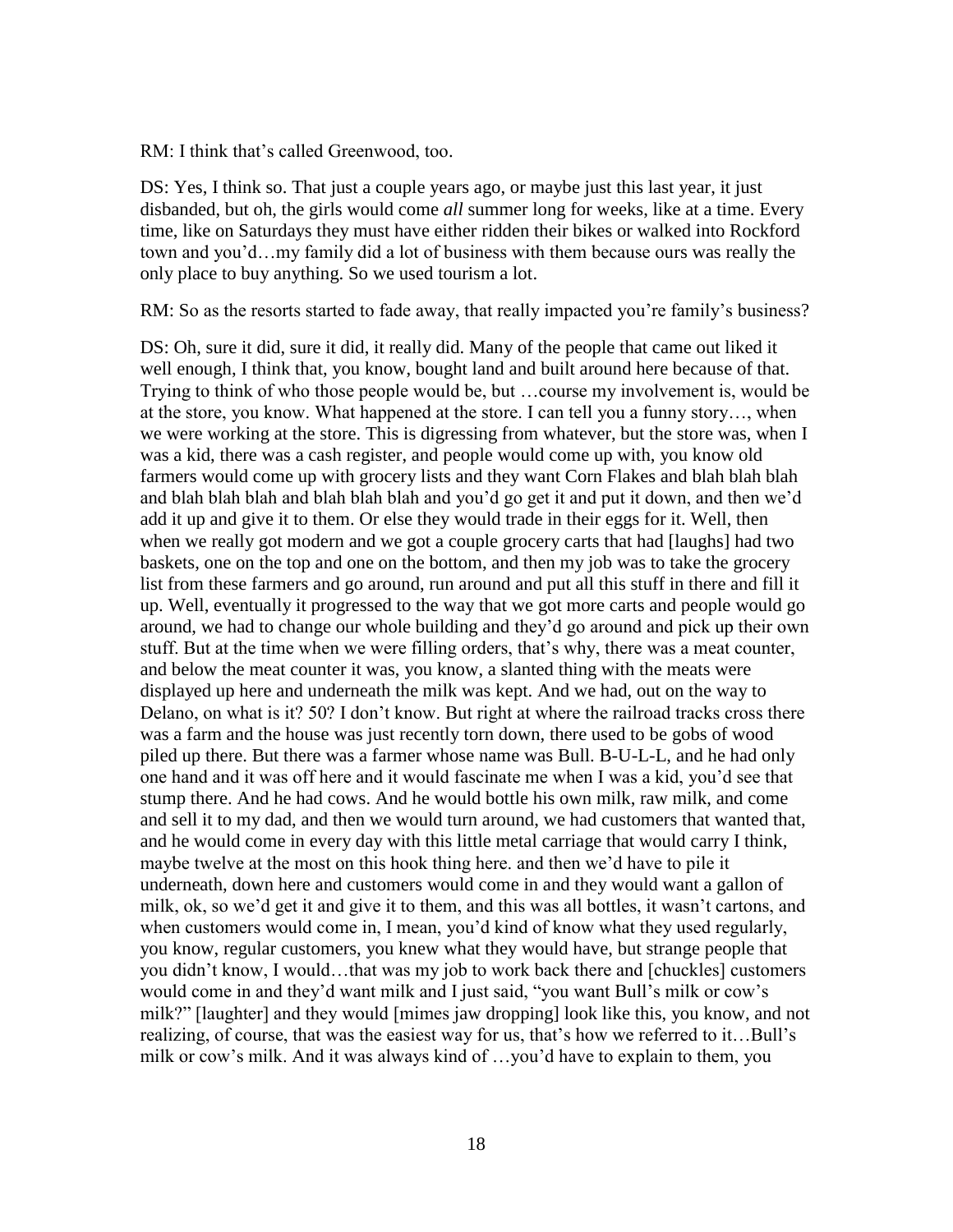know [laughs] but I thought that was kind of an interesting story. I remember that *so* well…how…the look on their face.

RM: These poor people at the resorts.

DS: Yea right! They didn't know what they were getting... Bull's milk or cow's milk. And he ran that diary for…well, we called it a dairy, I guess, but he did that for years. I suppose until laws came that you couldn't do it anymore. Now, then oh my gosh, you'd have him strung up for sure! [laughs]

RM: Did you see the same strangers come back?

DS: Pretty much, pretty much. You would come back year after year, and of course, if they had kids, and I would bond with those kids, you know, we would look forward to seeing them and of course, I suppose they nagged their parents if they wanted to go there, too. So yes, many times it was, you knew that they were, had been there previously.

RM: So there was some blending of the visitors [DS: oh yea!] to the locals?

DS: Oh yes, very definitely. And quite a lot I'd say, because some of them built around there, I mean they were comfortable, they liked the area.

RM: So the resorts served to grow the town?

DS: Oh, truly, I think it kind of did, yep I think it kind of did. I just remember when I see the name "Fredericks" on here, my gosh! I remember him. Leif Frederick. They had this little old black car that was just a one-seater car, just a little old car and he'd, he was ill and so pale and so white looking. I remember just little bits of the guy…gosh…ok

RM: What else can you tell me about the people that owned the resorts? What else do you remember about them?

DS: Well? Let's see. If this, this is a place that sold the hot dogs, this is Bill and Bud's resort on Lake Sarah and Mrs. Dorn was married to Ivan Dorn and she was a very heavyset lady and taking care of this got to be really [too] much for her and he was ill. I think maybe he had Parkinson's or something like that. Anyhow, he was very sickly and that's why she had the foster kids that came out there and help her and she also employed the Zitzloff kids and, it's awful to say, but they Zitzloff kids back in those days were just, they were just a real bad boys of the town, you know? And there were like, I don't know how many in the family…ten, twelve kids or something, and actually if you'd, if they would be here now, why, they would be getting lots of help from the Government and stuff, but they didn't back then. They worked wherever they could get some money, and you can't take that away from them. They worked out there at Mrs. Dorn's pulling the boats and emptying and wash them out and get the minnows and you know, that kind of stuff. Mrs. Dorn was a very nice lady, that's all I know about her, she had a struggle with him to...because he was so ill.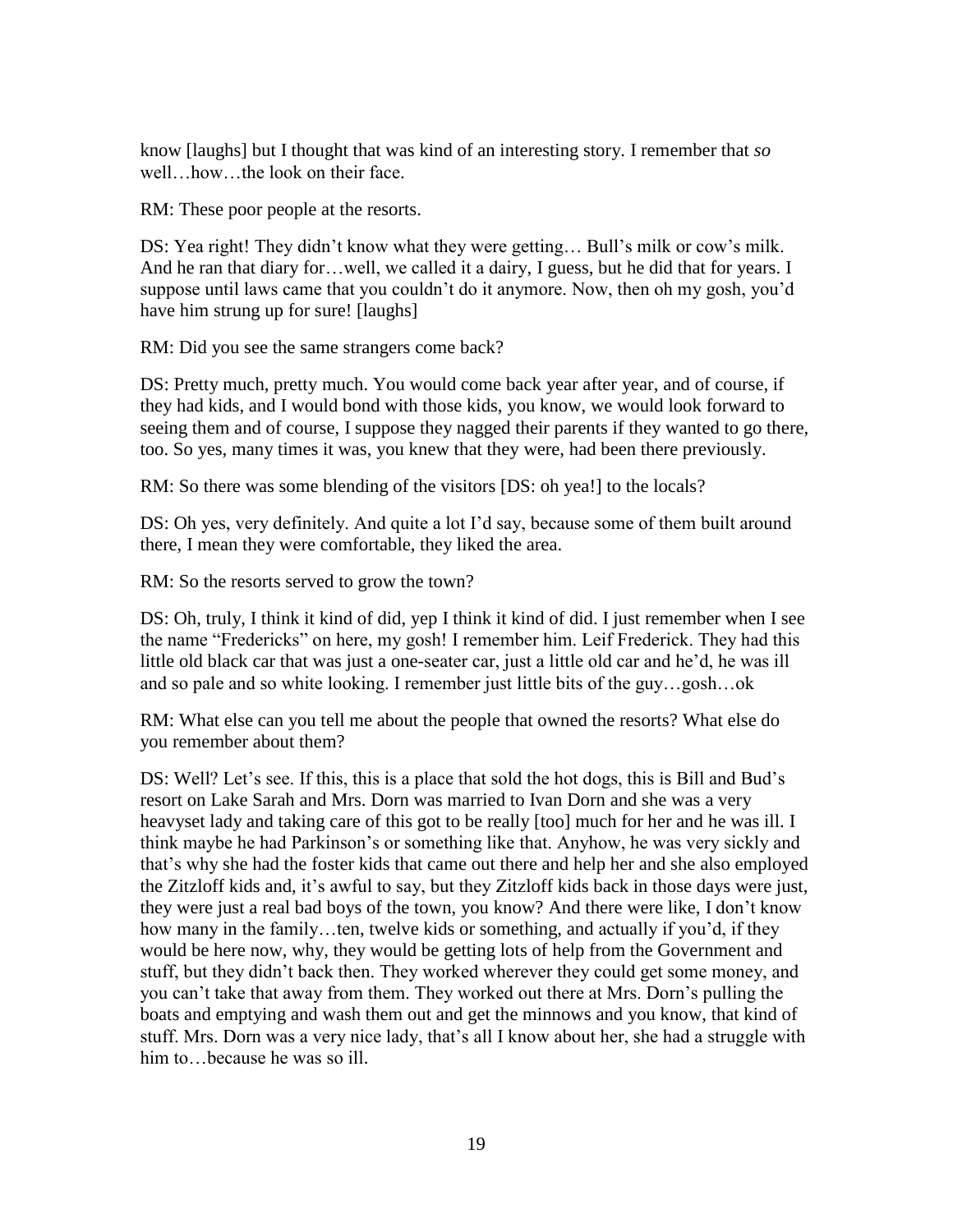RM: There are a couple more photos here.

DS: Oh! Is that the house across the street that burnt down? Across from Lake Sarah…huh. Now that's Bowen's? B-O-W-E-N-S? That doesn't sound familiar. Isn't it funny, you read this rather …Whitcomb…yea, that Lake Sarah looks familiar. This could either be the house that was up on the hill that this Jim lived at that burnt down, or else it could be the house right along 55 that Leonard Bleck owned. He had the same kind of house like a salt box house.

RM: And it's the Bowens residence?

DS: This one?

RM: Yes, that's what it's labeled as? The Bowens residence?

DS: Well, his name was Bleck. B-L-E-C-K. And highway 55 cut right through his farm area so that he ended up having this great big farmhouse that was a beautiful farmhouse, right almost on 55, so that it…like I say, 55 cut right into his farm property. And he had a house that looked like that [papers rustle] view of Lake Sarah from Hillcrest farm. Hmm.

RM: It looks like the other people moving out would build a house and it would be permanent?

DS: Yea, usually.

RM: Now that took away from the tourist industry?

DS: Oh sure. The cabins you know, were disappearing and of course they didn't have any place to come to, and I think the whole dynamics of everything—the cities were spreading out and it wasn't really country to come out here anymore, they'd go farther out, they'd press up north to go to Clearwater and those lakes up there. So that just kind of disappeared.

RM: So a whole way of life changed?

DS: Oh, changed, sure, sure it did, yep. [Highway] 55 changed a whole way of life.

RM: Here's a…this is Levi Bowen camp, is what it's labeled.

DS: Huh! No, that must be before my time [dog enters] Agnes, go downstairs. She is such a scaredy cat. Look how big she is but anybody barks or anybody comes to the door, she runs away. We always say she stands and looks at them while they rob the house [laughter] That's ok, Aggie. Oh, yes, Lake Sarah, a view from Lake Sarah. Looks the same, as if you haven't changed anything. I didn't know about this Levi Bowen camp, but this is the way Mrs. Dorn's place looked like, you know, with cabins round and stuff.

RM: They all looked pretty similar.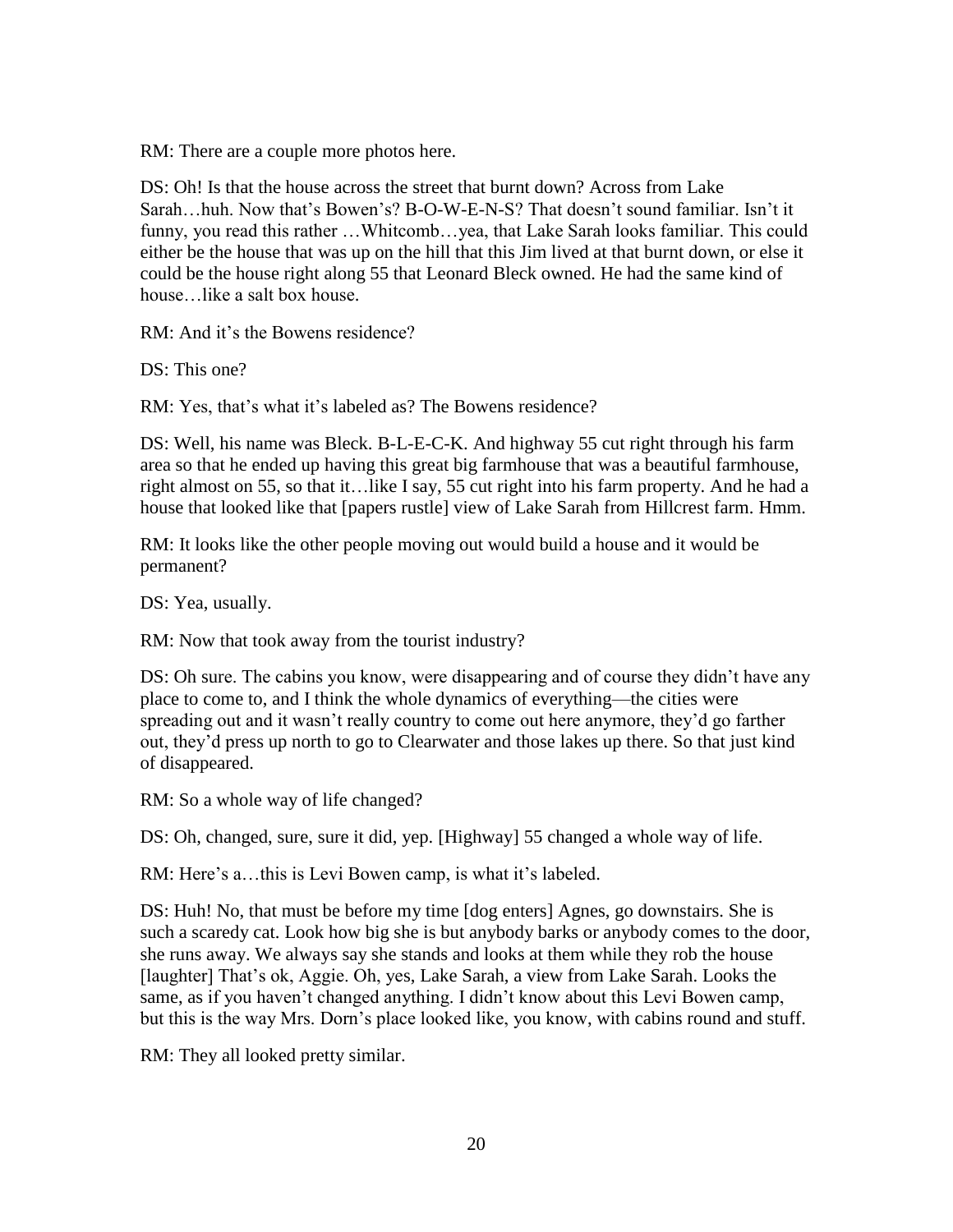DS: Yes, they did, they did…

RM: And you never made deliveries out there?

DS: Yes, we did. I would drive along with my brother, and if somebody didn't have a way there, why we would make deliveries. Actually, you stop to think of it, my dad was really accommodating. It was so many people that…some families didn't have a car and so they couldn't get groceries so we'd have to drive them out there and deliver them. And of course, I liked that, it was fun.

RM: Go see more people?

DS: Yes, right [chuckles] huh…interesting.

RM: This one is labeled Shady Beach, so that one you'd be a little bit more familiar with?

DS: Yes…Shady Beach. Huh. Goll. Now I thought that was across the Lake from…I didn't think that was on our side of the Lake. I thought Shady Beach was across, on Lake Sarah.

RM: Was there a real distinction between one side of the lake and the other side of the lake?

DS: Not as I recall. I just remember that there was one that Shady Beach was on the opposite side of the lake, and you know, a lot of people from the city came out there. And of course, as the year went by, they all had boats and motors, too, otherwise, mostly the people who had these resorts had boats that would rent. They were just rowing type boats, so you didn't have motors or anything, so that was a more, um…what's the word I'm looking for? It seemed like the more people that came that owned boats and more…not elite but a different class of people that came

RM: That changed the atmosphere?

DS: Um, maybe. Maybe it did. Just, you know, different people. You just associated with different people. It…those people that came to Shady Beach would come mainly for the day, I think, a lot of them, and those that came to stay for the week, they had some cabins and stuff. I suppose they just kept their own there, I don't know. Huh! This just does not look familiar. Not at all.

RM: They could be earlier photos, too.

DS: Yes. And hey, I'm old so it must have been before cameras were invented [laughter]!

RM: I think we've covered all the notes, was there anything else that you wanted to add?

DS: I can't think so. I really feel that, as far as Greenfield, I'm just not able to really help you at all. I feel all my knowledge is Rockford, but you know, I have a lot of friends and relatives and everybody that live in Greenfield, so I was there a lot. As…in the summer,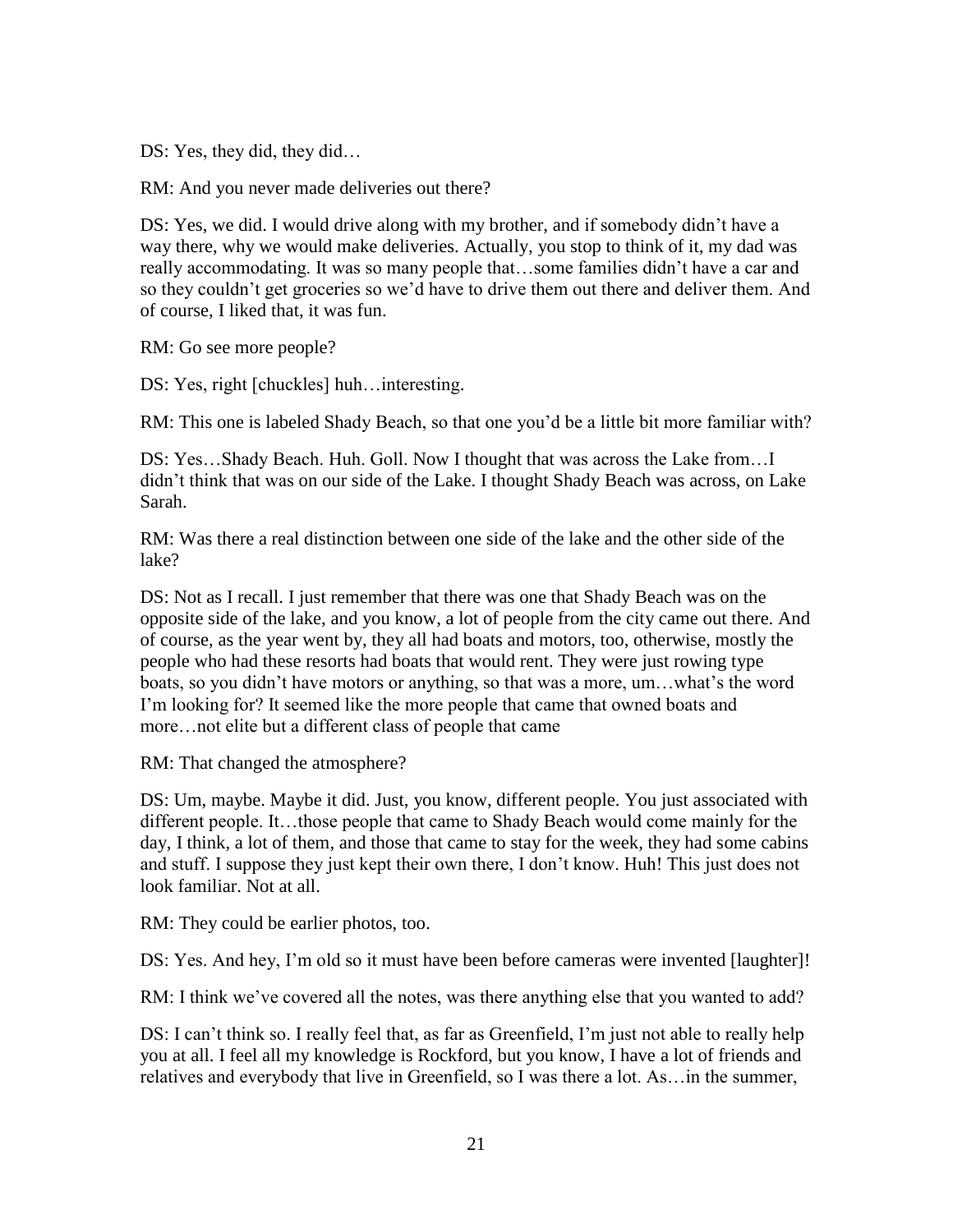why, one of my jobs was to just go from relative to relative when it was threshing time and then I would work in the kitchen and we would feed the threshers. That was all Greenfield because that's where all the farms were and that's where all my relatives lived.

RM: But there were a lot of Greenfield people that came bars?

DS: To Rockford...oh sure! To the store, they'd...they were the ones that really kept our, you know…if you depended on the people that lived in Rockford, why you couldn't really have much of a business because there weren't that many people. And a lot of them were old Englishmen, you know, they were single ladies and older ladies that, you know, what did they have? Tea and toast is about it [laughter]. We rented…when we moved here from Hanover, we rented a house that was right where the bank drive in is. There was a big old house like yea [indicates with hands] and that's where we lived while the store was…that was in 1931 I guess, or right around there when we moved. No, it was later than that, I was five. Anyway, that's where we lived. And we paid rent there of fifteen dollars a month. And I would have to take and carry the rent—fifteen dollars down the hill and next to where the…where that building…oh, what was in there last? That was a bakery and then it was a ski place then it was something else, I don't know what's in there now. There are curtains across the windows. It used to be originally the bank, until they went out of business in the Depression

RM: So it's on the corner by the barber shop?

DS: Yes, across the street from the barber shop. Anyhow, there was a little house, and it's still there, a little in there. Herman Cuthright, he built that house next to his butcher shop, which was the brick building. But there was a house next to Cuthright. A real old house. And that's where I'd have to take the rent. And I would knock on the door and they would say, "Come in." And then I went in this house and there was just a little round stove. A little *round* stove. I've never seen anything like it. And there was an old, shriveled up man sitting next to it and then a lady next to him. And they always had water on for tea. And they would always offer me tea. Well! What does a kid…I was seven years old…tea! Ish. You know? I didn't drink that. But I…oh, what was that lady's name? Allie Crawford. Allie Crawford. She had legs about as thick as my finger. She was the skinniest thing! Just such a pin leg. And her hair was always brought up into big, kind of bouffant like and she wrote the column for the newspaper. There was some newspaper, I don't know if it was Wright County Press or what, but Alice Crawford…and she was, you know, old maid Englishman. We always referred to her—not in a derogative way, but as to define her. And I remember when we were in high school and the school would let out and of course all the school kids would be running downtown and you'd go to the Bridge Street Café, which was, oh, what the heck was it's name then? I don't remember, but whoever owned it…Bartels owned it at one time, but before that, I don't even remember who owned it…but we would all hit downtown there for candy bars and ice cream cones and all that stuff and of course, Bob and I were a couple then and we used to meet after school and we would always go to the restaurant and we'd always want to go